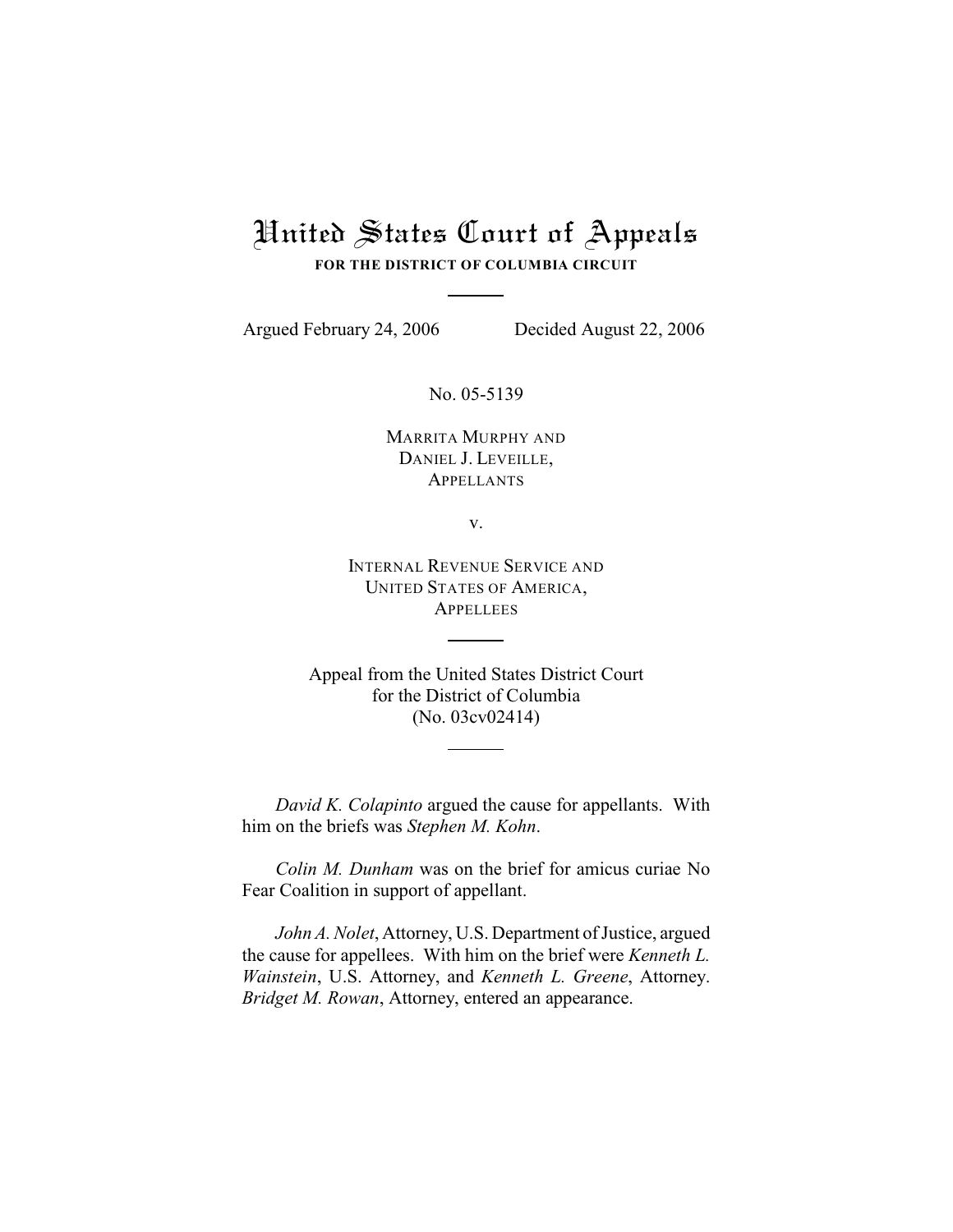Before: GINSBURG, *Chief Judge*, and ROGERS and BROWN, *Circuit Judges*.

Opinion for the Court filed by *Chief Judge* GINSBURG.

GINSBURG, *Chief Judge*: Marrita Murphy brought this suit to recover income taxes she paid on the compensatory damages for emotional distress and loss of reputation she was awarded in an adminstrative action she brought against her former employer. Murphy contends that under  $\S$  104(a)(2) of the Internal Revenue Code (IRC), 26 U.S.C. § 104(a)(2), her award should have been excluded from her gross income because it was compensation received "on account of personal physical injuries or physical sickness." In the alternative, she maintains § 104(a)(2) is unconstitutional insofar as it fails to exclude from gross income revenue that is not "income" within the meaning of the Sixteenth Amendment to the Constitution of the United States.

We hold, first, that Murphy's compensation was not "received ... on account of personal physical injuries" excludable from gross income under  $\S 104(a)(2)$ . We agree with the taxpayer, however, that  $\S 104(a)(2)$  is unconstitutional as applied to her award because compensation for a non-physical personal injury is not income under the Sixteenth Amendment if, as here, it is unrelated to lost wages or earnings.

# I. Background

In 1994 Marrita Leveille (now Murphy) filed a complaint with the Department of Labor alleging that her former employer, the New York Air National Guard (NYANG), in violation of various whistle-blower statutes, had "blacklisted" her and provided unfavorable references to potential employers after she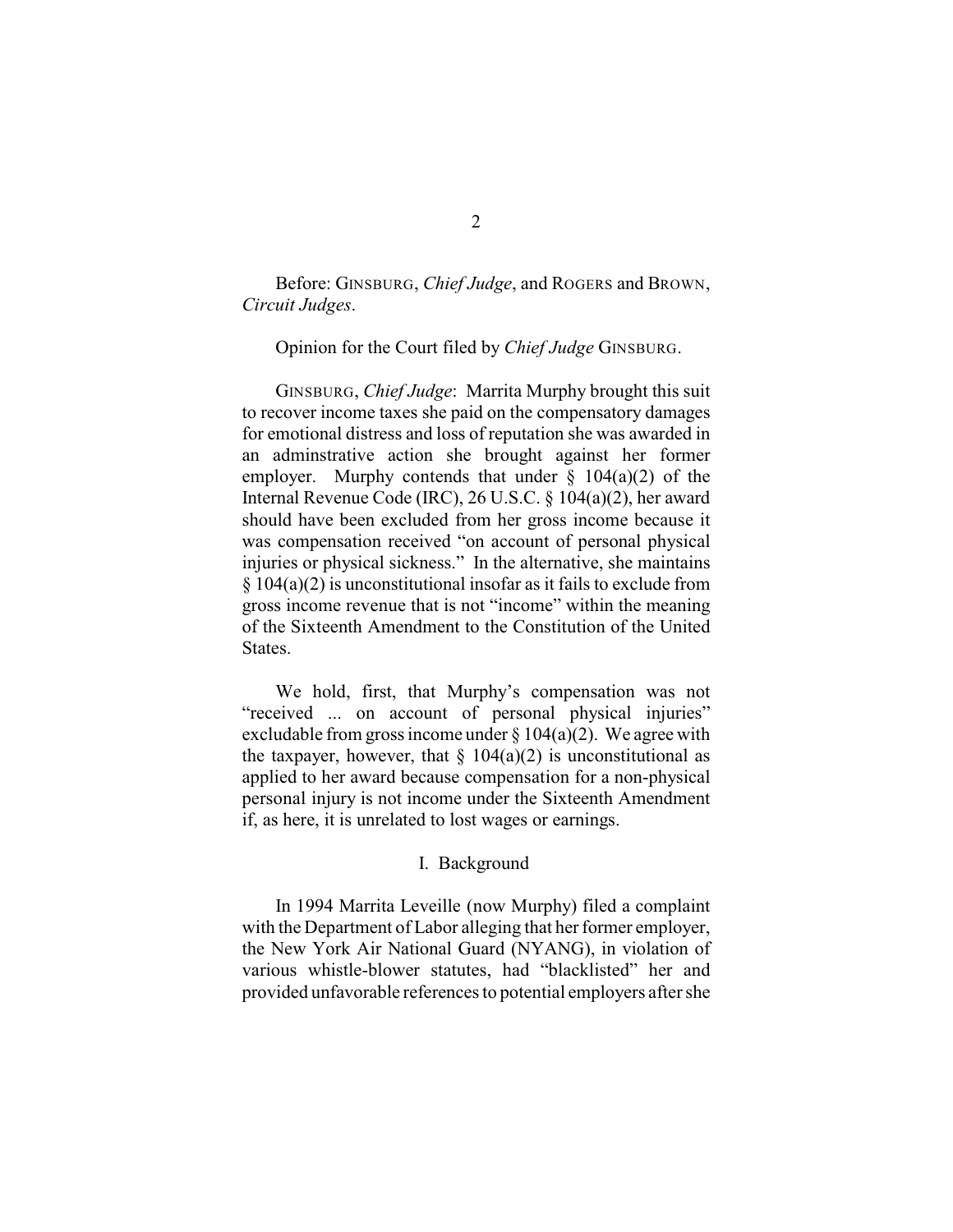had complained to state authorities of environmental hazards on a NYANG airbase. The Secretary of Labor determined the NYANG had unlawfully discriminated and retaliated against Murphy, ordered that any adverse employment references to the taxpayer in Office of Personnel Management files be withdrawn, and remanded her case to an Administrative Law Judge "for findings on compensatory damages."

On remand Murphy submitted evidence that she had suffered both mental and physical injuries as a result of the NYANG's blacklisting her. A physician testified Murphy had sustained "somatic" and "emotional" injuries. One such injury was "bruxism," or teeth grinding often associated with stress, which may cause permanent tooth damage. Upon finding Murphy had also suffered from other "physical manifestations of stress" including "anxiety attacks, shortness of breath, and dizziness," the ALJ recommended compensatory damages totaling \$70,000, of which \$45,000 was for "emotional distress or mental anguish," and \$25,000 was for "injury to professional reputation" from having been blacklisted. None of the award was for lost wages or diminished earning capacity.

In 1999 the Department of Labor Administrative Review Board affirmed the ALJ's findings and recommendations. *See Leveille v. N.Y. Air Nat'l Guard*, 1999 WL 966951, at \*2-\*4 (Oct. 25, 1999). On her tax return for 2000, Murphy included the \$70,000 award in her "gross income" pursuant to § 61 of the IRC. *See* 26 U.S.C. § 61(a) ("[G]ross income means all income from whatever source derived"). As a result, she paid \$20,665 in taxes on the award.

Murphy later filed an amended return in which she sought a refund of the \$20,665 based upon  $\S$  104(a)(2) of the IRC, which provides that "gross income does not include ... damages ... received ... on account of personal physical injuries or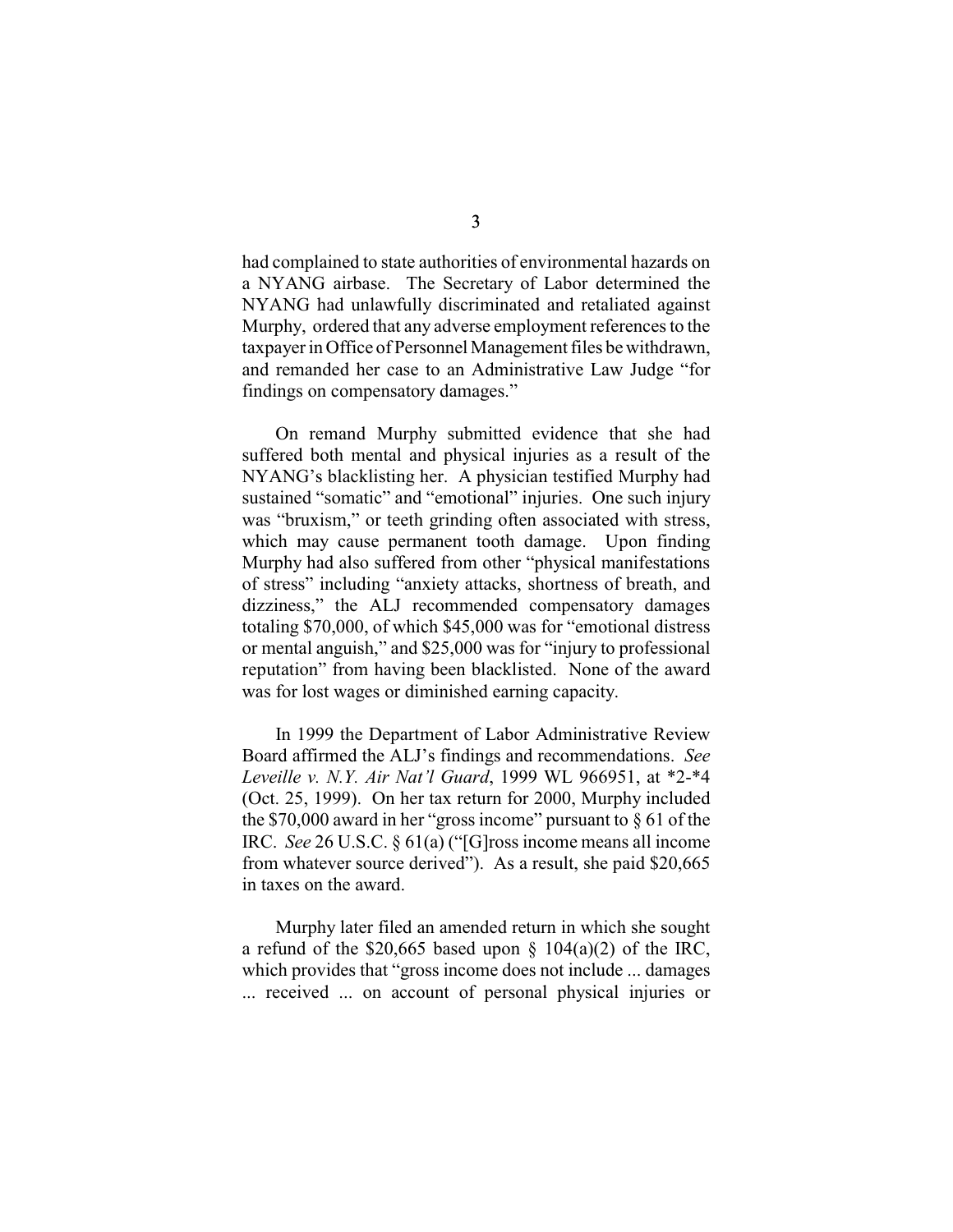physical sickness." In support of her amended return, Murphy submitted copies of her dental and medical records. Upon deciding Murphy had failed to demonstrate the compensatory damages were attributable to "physical injury" or "physical sickness," the Internal Revenue Service denied her request for a refund. Murphy thereafter sued the IRS and the United States in the district court.

In her complaint Murphy sought a refund of the \$20,665, plus applicable interest, pursuant to the Sixteenth Amendment, along with declaratory and injunctive relief against the IRS pursuant to the Adminstrative Procedure Act and the Due Process Clause of the Fifth Amendment to the Constitution of the United States. She argued her compensatory award was in fact for "physical personal injuries" and therefore excluded from gross income under  $\S$  104(a)(2). In the alternative Murphy asserted  $\S$  104(a)(2) as applied to her award was unconstitutional because the award was not "income" within the meaning of the Sixteenth Amendment. The Government moved to dismiss Murphy's suit as to the IRS, contending the Service was not a proper defendant, and for summary judgment on all claims.

The district court denied the Government's motion to dismiss, holding that Murphy had the right to bring an "action[] for declaratory judgments or ... [a] mandatory injunction" against an "agency by its official title," pursuant to § 703 of the APA, 5 U.S.C. § 703. *Murphy v. IRS*, 362 F. Supp. 2d 206, 211- 12, 218 (2005). The court then rejected all Murphy's claims on the merits and granted summary judgment for the Government and the IRS. *Id.* at 218. Murphy now appeals the judgment of the district court with respect to her claims under  $\S$  104(a)(2) and the Sixteenth Amendment.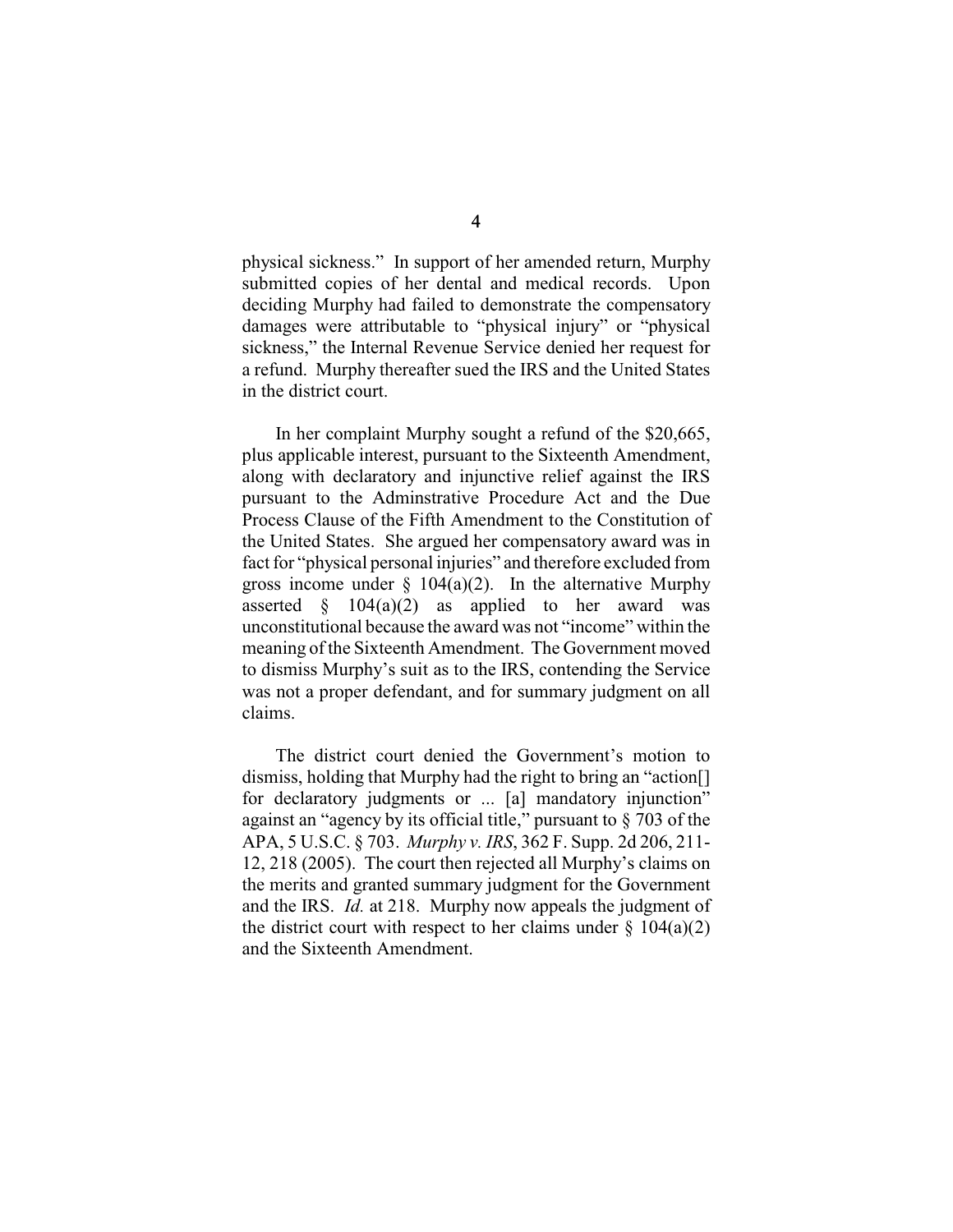#### II. Analysis

We review the district court's grant of summary judgment *de novo*, *Flynn v. R.C. Tile*, 353 F.3d 953, 957 (2004), bearing in mind that summary judgment is appropriate only "if there is no genuine issue as to any material fact and if the moving party is entitled to judgment as a matter of law," *Anderson v. Liberty Lobby, Inc.*, 477 U.S. 242, 250 (1986). Before addressing Murphy's claims on their merits, however, we must determine whether the district court erred in holding the IRS was a proper defendant.

#### A. The IRS as a Defendant

The Government contends the courts lack jurisdiction over Murphy's claims against the IRS because the Congress has not waived that agency's immunity from declaratory and injunction actions pursuant to 28 U.S.C. § 2201(a) (Courts may grant declaratory relief "except with respect to Federal taxes") and 26 U.S.C. § 7421(a) ("no suit for the purpose of restraining the assessment or collection of any tax shall be maintained in any court by any person"); and insofar as the Government has waived immunity for civil actions seeking tax refunds under 28 U.S.C  $\S$  1346(a)(1), that provision on its face applies to "civil" action[s] against the United States," not against the IRS. In reply Murphy argues only that the Government forfeited the issue of sovereign immunity because it did not cross-appeal the district court's denial of its motion to dismiss. *See* Fed. R. App. P. 4(a)(3). Notwithstanding the Government's failure to crossappeal, however, the court must address a question concerning its jurisdiction. *See Occidental Petroleum Corp. v. SEC*, 873 F.2d 325, 328 (D.C. Cir. 1989) ("As a preliminary matter ... we must address the question of our jurisdiction to hear this appeal").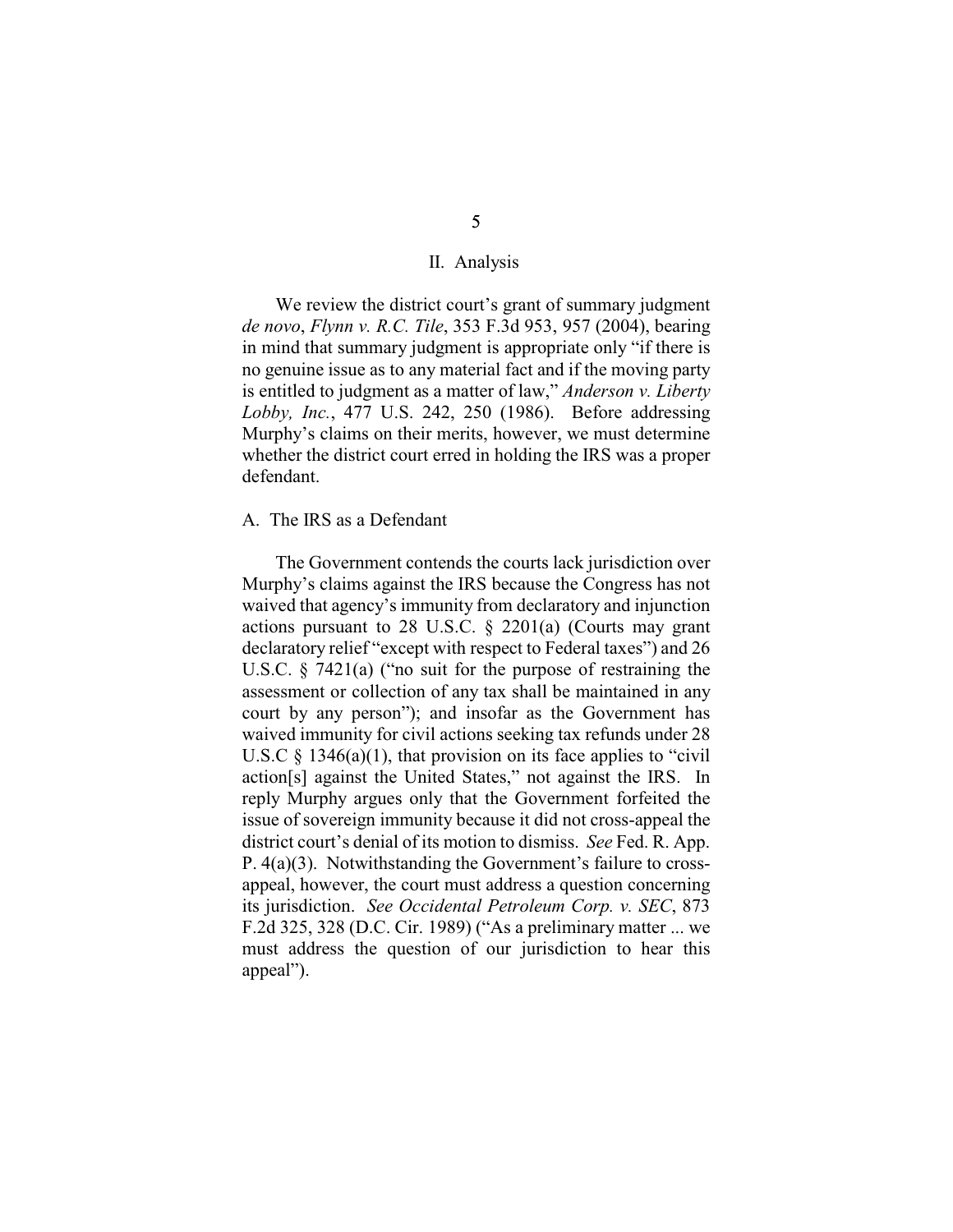Murphy and the district court are correct that  $\S$  703 of the APA does create a right of action for equitable relief against a federal agency but, as the Government correctly points out, the Congress has preserved the immunity of the United States from declaratory and injunctive relief with respect to all tax controversies except those pertaining to the classification of organizations under § 501(c) of the IRC. *See* 28 U.S.C. §  $2201(a)$ ; 26 U.S.C. § 7421(a). As an agency of the Government, of course, the IRS shares in that immunity. *See Settles v. U.S. Parole Comm'n*, 429 F.3d 1098, 1106 (D.C. Cir. 2005) (agency "retains the immunity it is due as an arm of the federal sovereign"). Insofar as the Congress has waived sovereign immunity with respect to suits for tax refunds under 28 U.S.C.  $§$  1346(a)(1), that provision specifically contemplates only actions against the "United States." Therefore, we hold the IRS, unlike the United States, may not be sued *eo nomine* in this case.

## B. Section  $104(a)(2)$  of the IRC

Section 104(a) ("Compensation for injuries or sickness") provides that "gross income [under § 61 of the IRC] does not include the amount of any damages (other than punitive damages) received ... on account of personal physical injuries or physical sickness." 26 U.S.C.  $\S$  104(a)(2). Since 1996 it has further provided that, for purposes of this exclusion, "emotional distress shall not be treated as a physical injury or physical sickness." *Id.*  $\S$  104(a). The version of  $\S$  104(a)(2) in effect prior to 1996 had excluded from gross income monies received in compensation for "personal injuries or sickness," which included both physical and nonphysical injuries such as emotional distress. *Id.* § 104(a)(2) (1995); *see United States v. Burke*, 504 U.S. 229, 235 n.6 (1992) ("§ 104(a)(2) in fact encompasses a broad range of physical and nonphysical injuries to personal interests")*.* In *Commissioner v. Schleier*, 515 U.S. 323 (1995), the Supreme Court held that before a taxpayer may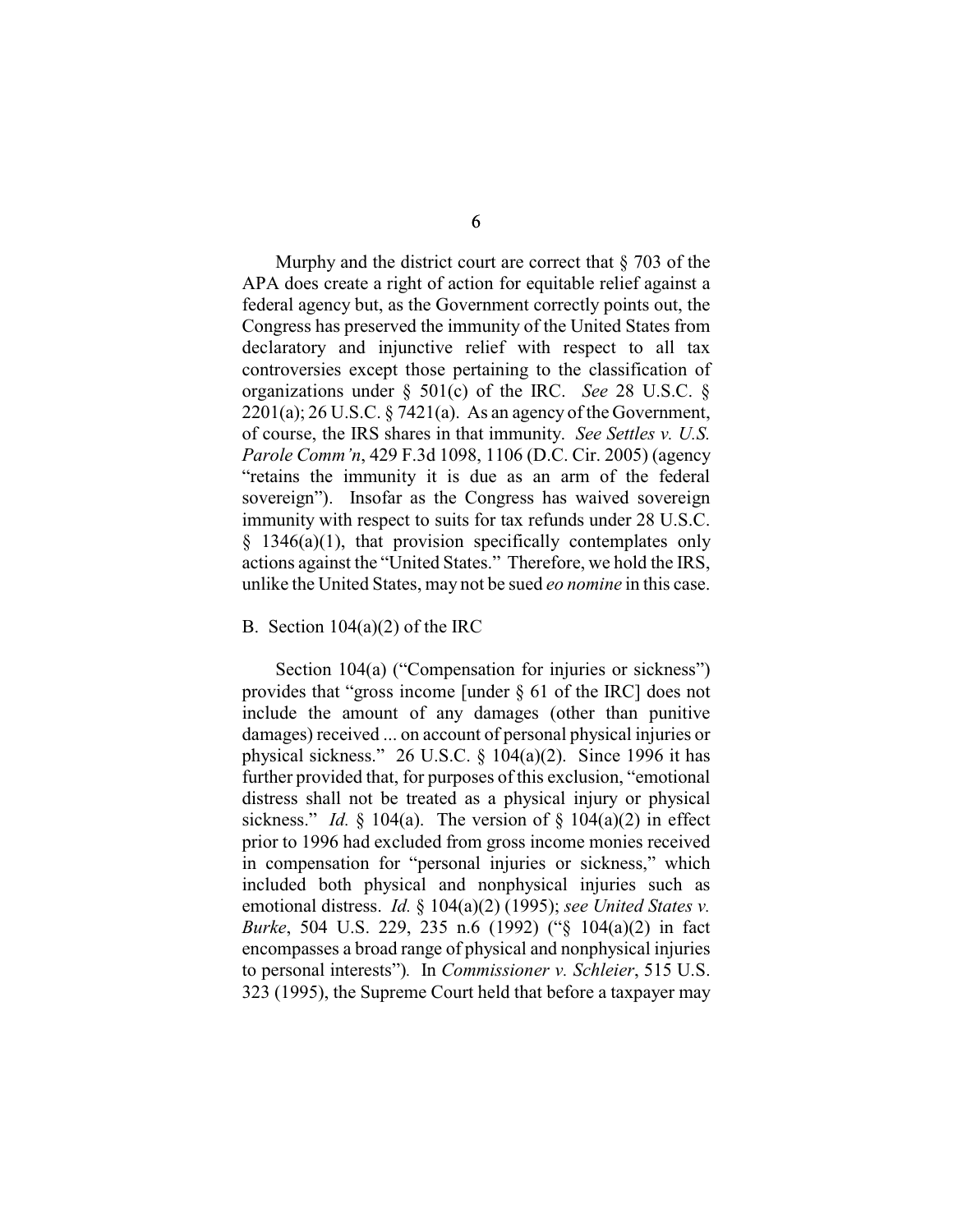exclude compensatory damages from gross income pursuant to § 104(a)(2), he must first demonstrate that "the underlying cause of action giving rise to the recovery [was] 'based upon tort or tort type rights.'" *Id.* at 337. The taxpayer has the same burden under the statute as amended. *See, e.g., Chamberlain v. United States*, 401 F.3d 335, 341 (5th Cir. 2005).

Murphy contends  $\S$  104(a)(2), even as amended, excludes her particular award from gross income. First, she asserts her award was "based upon ... tort type rights" in the whistle-blower statutes the NYANG violated -- a position the Government does not challenge. Second, she claims she was compensated for "physical" injuries, which claim the Government does dispute.

Murphy points both to her physician's testimony that she had experienced "somatic" and "body" injuries "as a result of NYANG's blacklisting [her]," and to the *American Heritage Dictionary*, which defines "somatic" as "relating to, or affecting the body, especially as distinguished from a body part, the mind, or the environment." Murphy further argues the dental records she submitted to the IRS proved she has suffered permanent damage to her teeth. Citing *Walters v. Mintec/International*, 758 F.2d 73, 78 (3d Cir. 1985), and *Payne v. General Motors Corp.*, 731 F. Supp. 1465, 1474-75 (D. Kan. 1990), Murphy contends that "substantial physical problems caused by emotional distress are considered physical injuries or physical sickness."

Murphy further contends that neither § 104 of the IRC nor the regulation issued thereunder "limits the physical disability exclusion to a physical stimulus." In fact, as Murphy points out, the applicable regulation, which provides that  $\S$  104(a)(2) "excludes from gross income the amount of any damages received (whether by suit or agreement) on account of personal injuries or sickness," 26 C.F.R. § 1.104-1(c), does not distinguish between physical injuries stemming from physical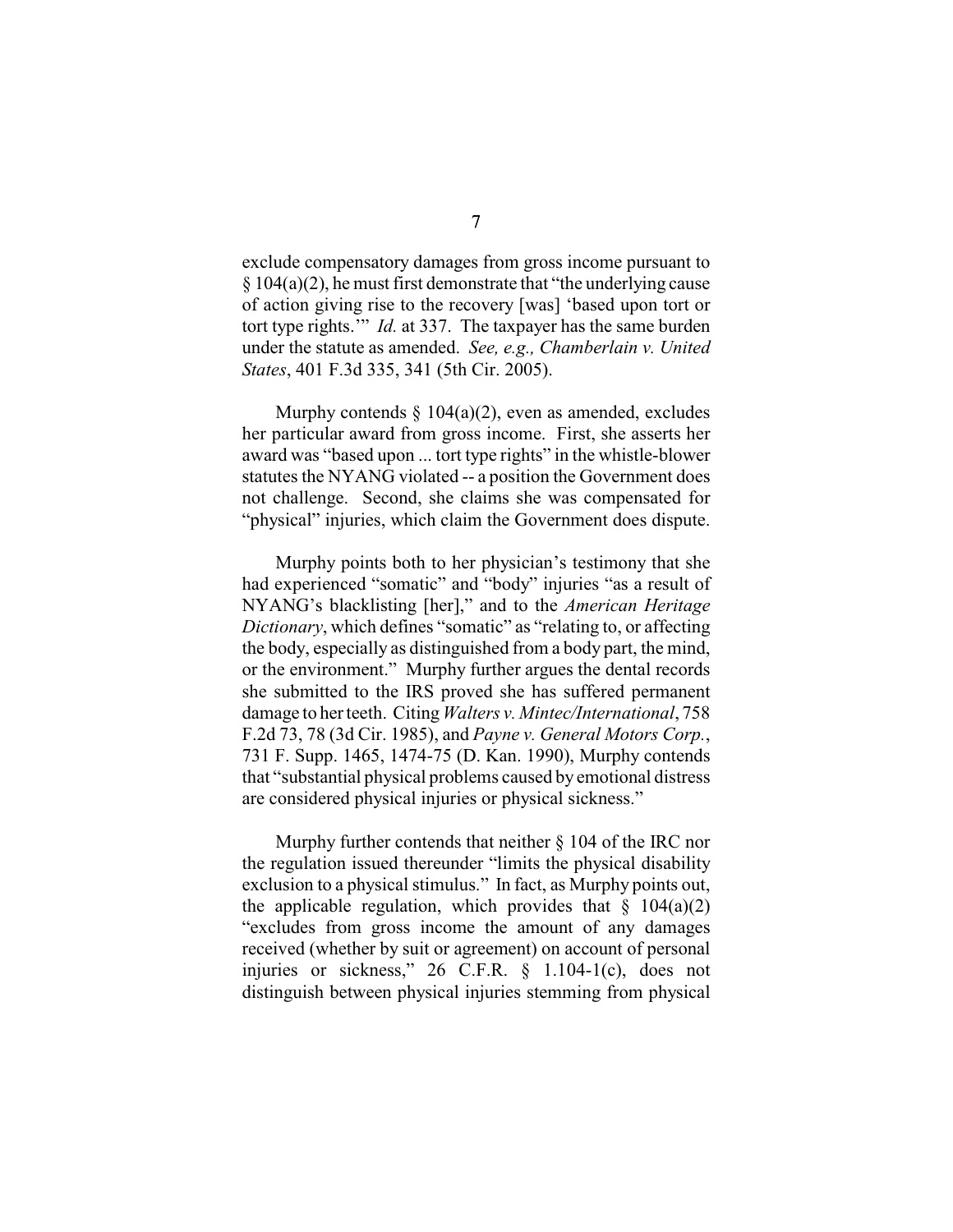stimuli and those arising from emotional trauma; rather, it tracks the pre-1996 text of  $\S 104(a)(2)$ , which the IRS agrees excluded from gross income compensation both for physical and for nonphysical injuries.

For its part, the Government argues Murphy's exclusive focus upon the word "physical" in  $\S$  104(a)(2) is misplaced; more important is the phrase "on account of." In *O'Gilvie v. United States*, 519 U.S. 79 (1996), the Supreme Court read that phrase to require a "strong[] causal connection," thereby making § 104(a)(2) "applicable only to those personal injury lawsuit damages that were awarded by reason of, or because of, the personal injuries." *Id.* at 83. The Court specifically rejected a "but-for" formulation in favor of a "stronger causal connection." *Id.* at 82-83. The Government therefore concludes Murphy must demonstrate she was awarded damages "because of" her physical injuries, which the Government claims she has failed to do.

Indeed, as the Government points out, the ALJ expressly recommended, and the Board expressly awarded, compensatory damages "because of" Murphy's nonphysical injuries. The Board analyzed the ALJ's recommendation under the headings "Compensatory damage for emotional distress or mental anguish" and "Compensatory damage award for injury to professional reputation." In describing the ALJ's proposed award as "reasonable," the Board stated Murphy was to receive "\$45,000 for mental pain and anguish" and "\$25,000 for injury to professional reputation." That Murphy suffered from bruxism or other physical symptoms of stress is of no moment, the Government argues, because "the Board awarded her damages, not to compensate [her for that] particular injur[y], but explicitly with respect to nonphysical injuries."

In reply Murphy merely reiterates that she suffered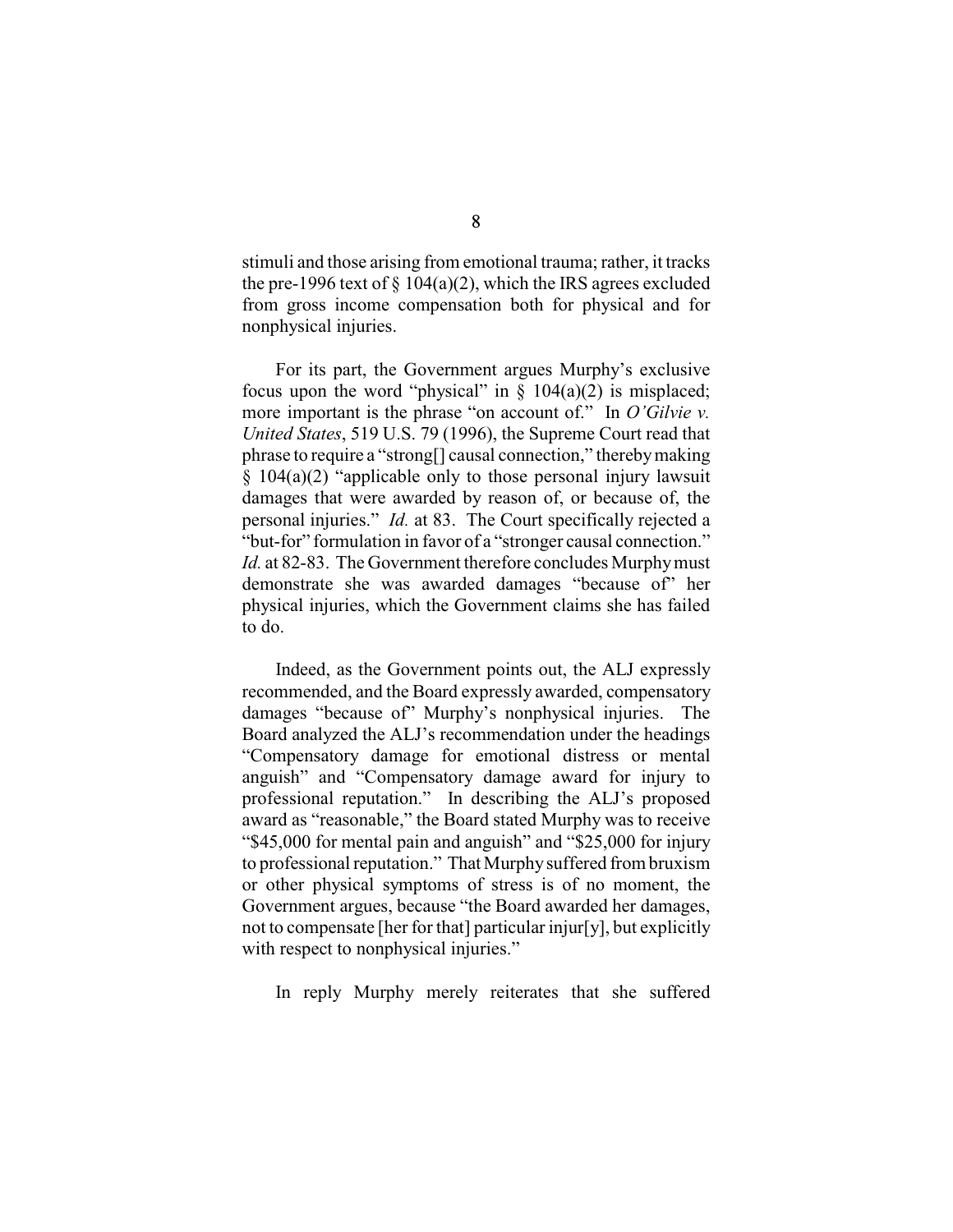"physical" injuries. She does not address the Government's point that she received her award "on account of" her mental distress and reputational loss, not her bruxism or other physical symptoms.

Murphy's failure to address the Government's position is telling. Although the pre-1996 version of  $\S$  104(a)(2) was at issue in *O'Gilvie*, the Court's analysis of the phrase "on account of," which phrase was unchanged by the 1996 Amendments, remains controlling here. Murphy no doubt suffered from certain physical manifestations of emotional distress, but the record clearly indicates the Board awarded her compensation only "for mental pain and anguish" and "for injury to professional reputation." *Leveille*, 1999 WL 966951, at \*5. The Board thus having left no room for doubt about the grounds for her award, we conclude Murphy's damages were not "awarded by reason of, or because of, ... [physical] personal injuries," *O'Gilvie*, 519 U.S. at 83. Therefore, § 104(a)(2) does not permit Murphy to exclude her award from gross income. $*$  But is that constitutional?

# C. The Sixteenth Amendment

The Government of the United States is a government of limited powers: "Every law enacted by Congress must be based on one or more of its powers enumerated in the Constitution." *United States v. Morrison*, 529 U.S. 598, 607 (2000). The

<sup>\*</sup>Insofar as compensation for nonphysical personal injuries appears to be excludable from gross income under 26 C.F.R. § 1.104-1, the regulation conflicts with the plain text of  $\S$  104(a)(2); in these circumstances the statute clearly controls. *See Brown v. Gardner*, 513 U.S. 115, 122 (1994) (finding "no antidote to [a regulation's] clear inconsistency with a statute").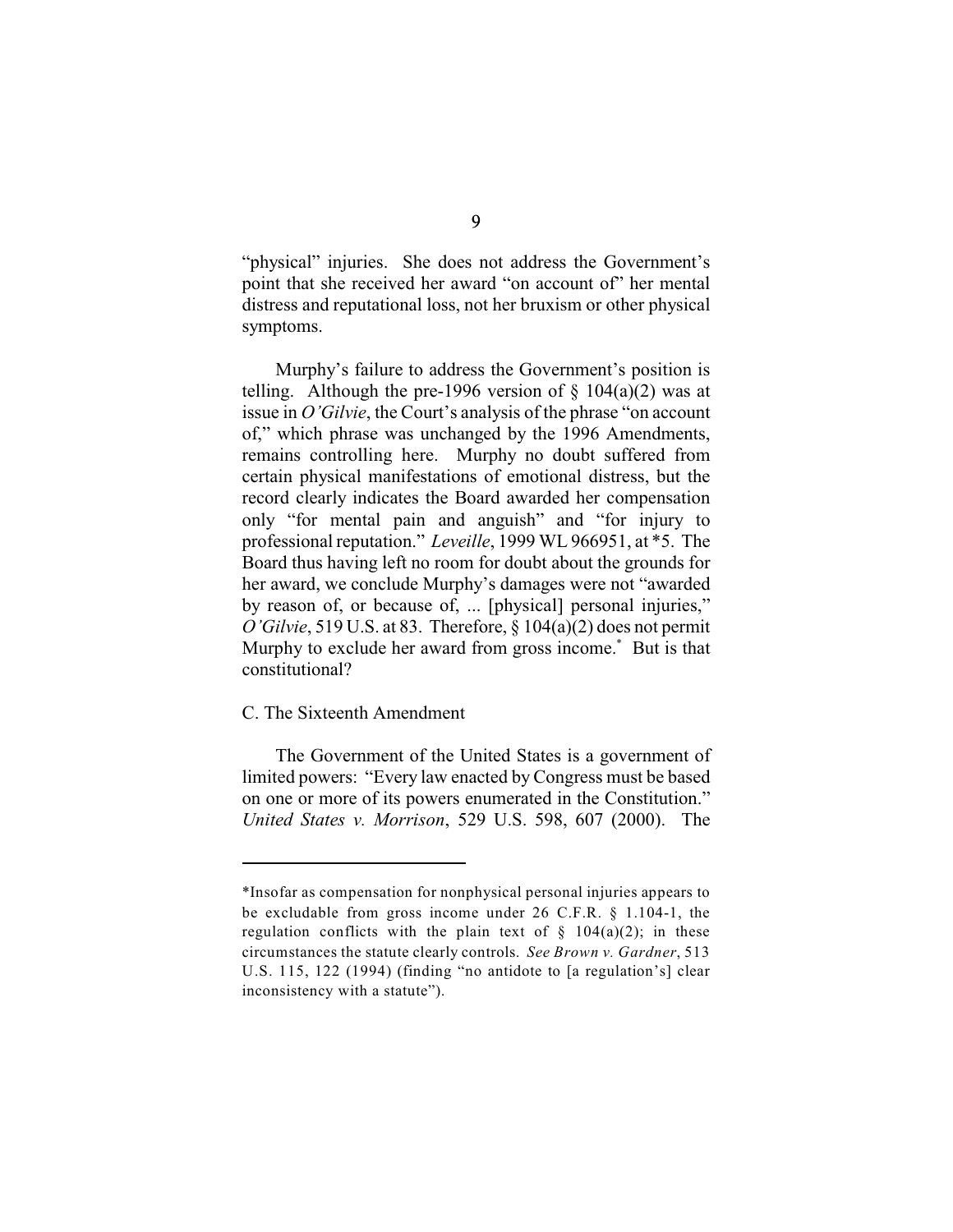constitutional power of the Congress to tax income is provided in the Sixteenth Amendment, ratified in 1913:

The Congress shall have power to lay and collect taxes on incomes, from whatever source derived, without apportionment among the several States, and without regard to any census or enumeration.

The Supreme Court has held the word "incomes" in the Amendment and the phrase "gross income" in  $\S$  61(a) of the IRC are coextensive. *See Helvering v. Clifford*, 309 U.S. 331, 334 (1940) (§ 61 represents the "full measure of [the Congress's] taxing power"). When it first construed those terms in *Eisner v. Macomber*, 252 U.S. 189, 207 (1920), the Supreme Court held the taxing power extended to any "gain derived from capital, from labor, or from both combined." Later, after explaining that *Eisner* was not "meant to provide a touchstone to all future gross income questions," the Court added that under the IRC -- and, by implication, under the Sixteenth Amendment -- the Congress may "tax all gains" or "accessions to wealth." *Commissioner v. Glenshaw Glass Co.*, 348 U.S. 426, 430-31 (1955).

Murphy argues that, being neither a gain nor an accession to wealth, her award is not income and  $\S$  104(a)(2) is therefore unconstitutional insofar as it would make the award taxable as income. Broad though the power granted in the Sixteenth Amendment is, the Supreme Court, as Murphy points out, has long recognized "the principle that a restoration of capital [i]s not income; hence it [falls] outside the definition of 'income' upon which the law impose[s] a tax." *O'Gilvie*, 519 U.S. at 84; *see*, *e.g.*, *Doyle v. Mitchell Bros. Co.*, 247 U.S. 179, 187-88 (1918); *S. Pac. Co. v. Lowe*, 247 U.S. 330, 335 (1918) (return of capital not income under IRC or Sixteenth Amendment). By analogy, Murphy contends a damage award for personal injuries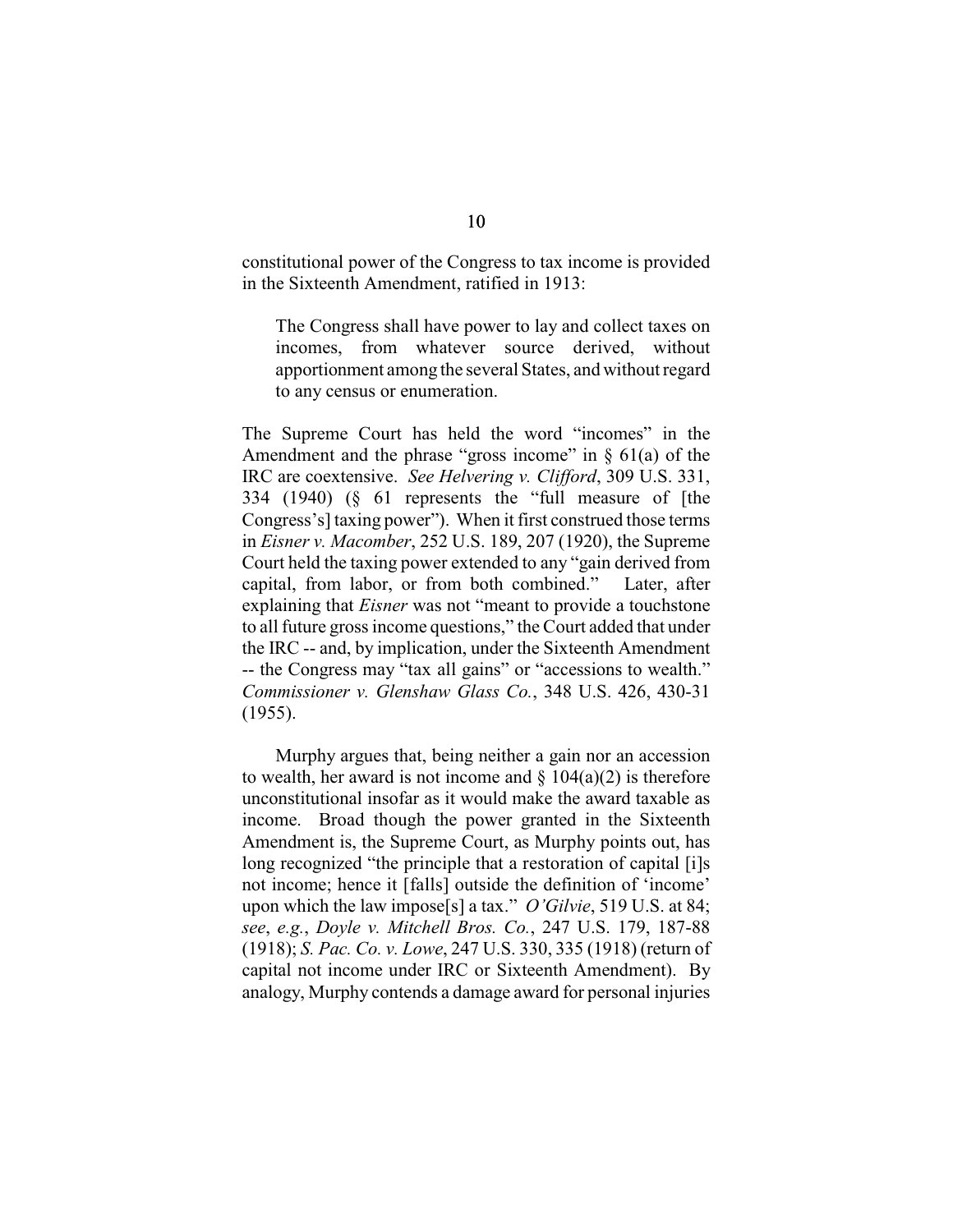-- including nonphysical injuries -- is not income but simply a return of capital -- "human capital," as it were. *See* Gary S. Becker, *Human Capital* (1st ed. 1964); Gary S. Becker, "The Economic Way of Looking at Life," 43-45 (Nobel Lecture, Dec. 9, 1992).

According to Murphy, the Supreme Court read the concept of "human capital" into the IRC in *Glenshaw Glass*. There, in holding that punitive damages for personal injury were "gross income" under the predecessor to  $\S$  61, the Court stated:

The long history of ... holding personal injury recoveries nontaxable on the theory that they roughly correspond to a return of capital cannot support exemption of punitive damages following injury to property .... Damages for personal injury are by definition compensatory only. Punitive damages, on the other hand, cannot be considered a restoration of capital for taxation purposes.

348 U.S. at 432 n.8. In Murphy's view, the Court thereby made clear that the recovery of compensatory damages for a "personal injury" -- of whatever type -- is analogous to a "return of capital" and therefore is not income under the IRC or the Sixteenth Amendment.

In support of her reading of the caselaw, Murphy contends the IRC, as drafted shortly after "passage of the [Sixteenth] Amendment demonstrates that compensatorydamages designed to make a person whole are excluded from the definition of 'income.'" She focuses upon the three sources the Supreme Court quoted in *O'Gilvie*, 519 U.S. 84-87, to wit, an Opinion of the Attorney General, a Decision of the Department of the Treasury, and a Report issued by the Ways and Means Committee of the House of Representatives -- each of which predates the first version of  $\S 104(a)(2)$ , namely,  $\S 213(b)(6)$  of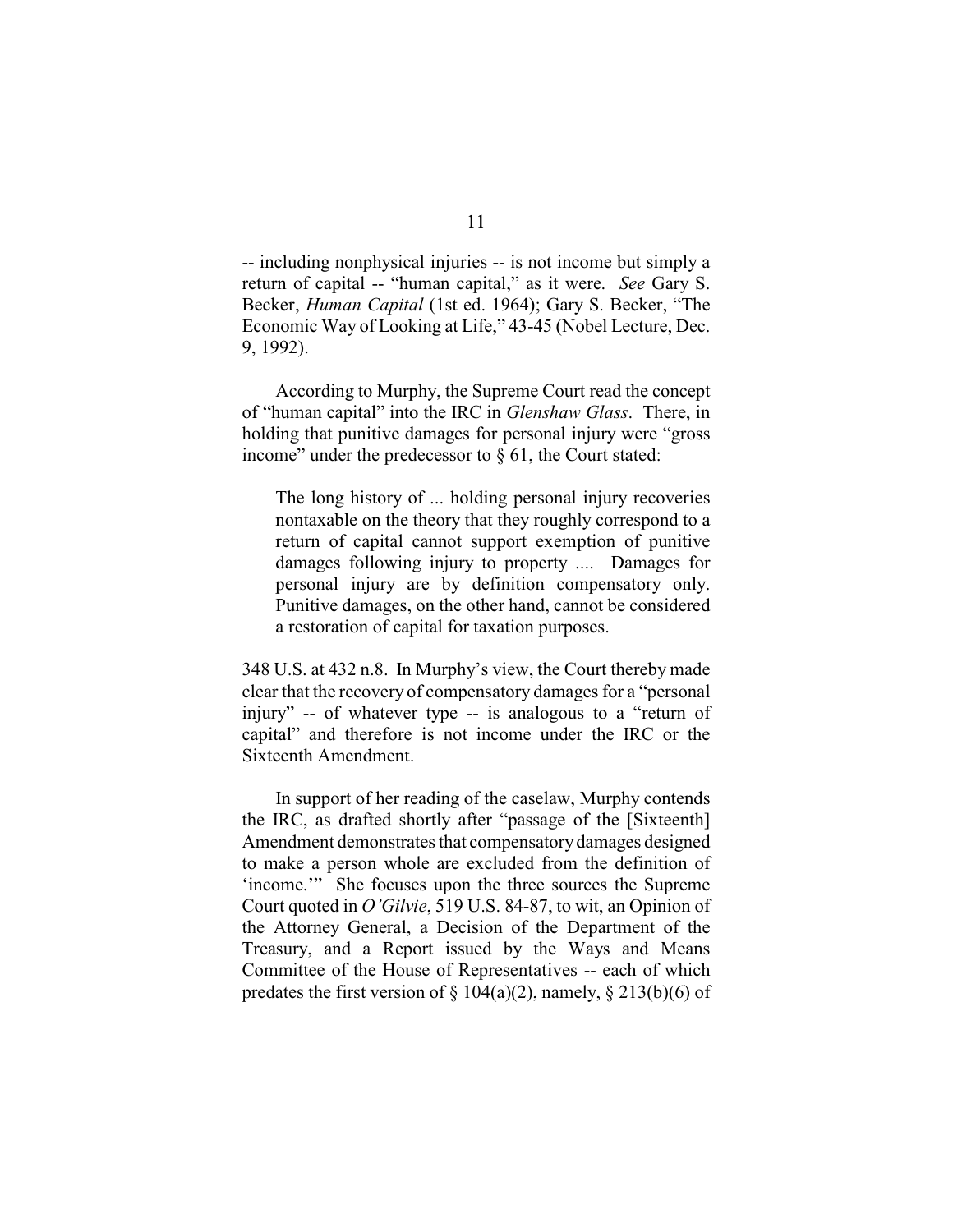the Revenue Act of 1918. *See* 40 Stat. 1057, 1066 (1919).

In an opinion rendered to the Secretary of the Treasury on the question whether proceeds from an accident insurance policy were income under the IRC as it stood prior to the 1918 Act, the Attorney General stated:

Without affirming that the human body is in a technical sense the "capital" invested in an accident policy, in a broad, natural sense the proceeds of the policy do but substitute, so far as they go, capital which is the source of future periodical income. They merely take the place of capital in human ability which was destroyed by the accident. Theyare therefore "capital" as distinguished from "income" receipts.

31 Op. Att'y. Gen. 304, 308 (1918). In a revenue ruling, the Department of the Treasury then reasoned that

upon similar principles ... an amount received by an individual as the result of a suit or compromise for personal injuries sustained ... through accident is not income [that is] taxable.

T.D. 2747, 20 Treas. Dec. Int. Rev. 457 (1918).

As for the House Report on the bill that became the Revenue Act of 1918, it states:

Under the present law it is doubtful whether amounts received through accident or health insurance, or under workmen's compensation acts, as compensation for personal injury or sickness, and damages received on account of such injuries or sickness, are required to be included in gross income.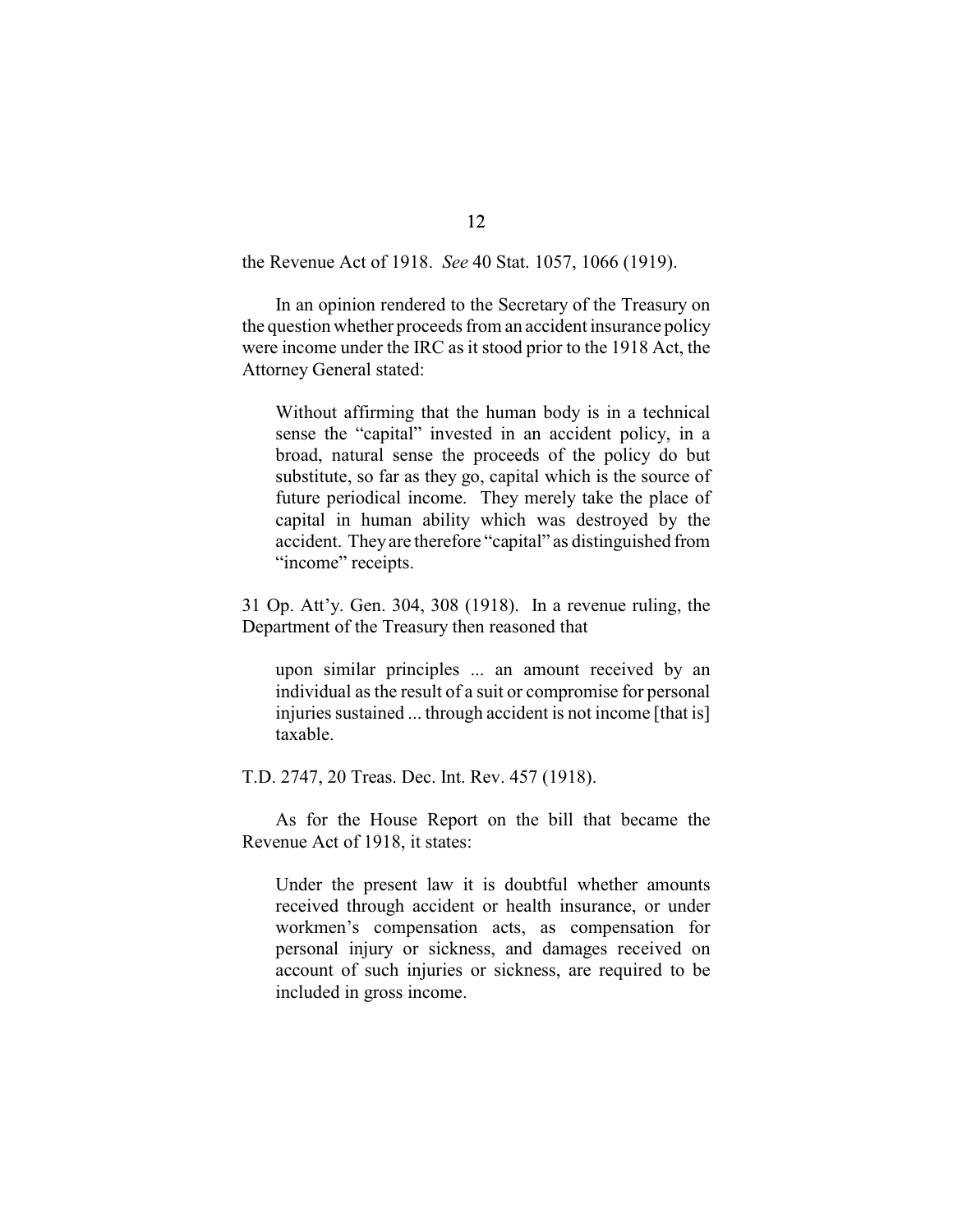H.R. Rep. No. 65-767, at 9-10 (1918). Thereafter, the Congress passed the Act,  $\S$  213(b)(6) of which excluded from gross income "[a]mounts received, through accident or health insurance or under workman's compensation acts, as compensation for personal injuries or sickness, plus the amount of any damages received whether by suit or agreement on account of such injuries or sickness." 40 Stat. 1057, 1066 (1919).

Because the 1918 Act followed soon after ratification of the Sixteenth Amendment, Murphy contends that the statute reflects the meaning of the Amendment as it would have been understood by those who framed, adopted, and ratified it. She observes that in *Dotson v. United States*, 87 F.3d 682 (5th Cir. 1996), the court concluded upon the basis of the House Report that the "Congress first enacted the personal injury compensation exclusion ... when such payments were considered the return of human capital, and thus not constitutionally taxable 'income' under the 16th amendment." *Id.* at 685.

The Government attacks Murphy's constitutional argument on all fronts. First, invoking the presumption that the Congress enacts laws within its constitutional limits, *see Rust v. Sullivan*, 500 U.S. 173, 191 (1991), the Government asserts at the outset that  $\S 104(a)(2)$  is constitutional even if, as amended in 1996, it does permit the taxation of compensatory damages. Indeed, the Government goes further, contending the Congress could, consistent with the Sixteenth Amendment, repeal  $\S$  104(a)(2) altogether and tax compensation even for physical injuries.

Noting that the power of the Congress to tax income "extends broadly to all economic gains," *Commissioner v. Banks*, 543 U.S. 426, 433 (2005), the Government next maintains that compensatory damages "plainly constitute economic gain, for the taxpayer unquestionably has more money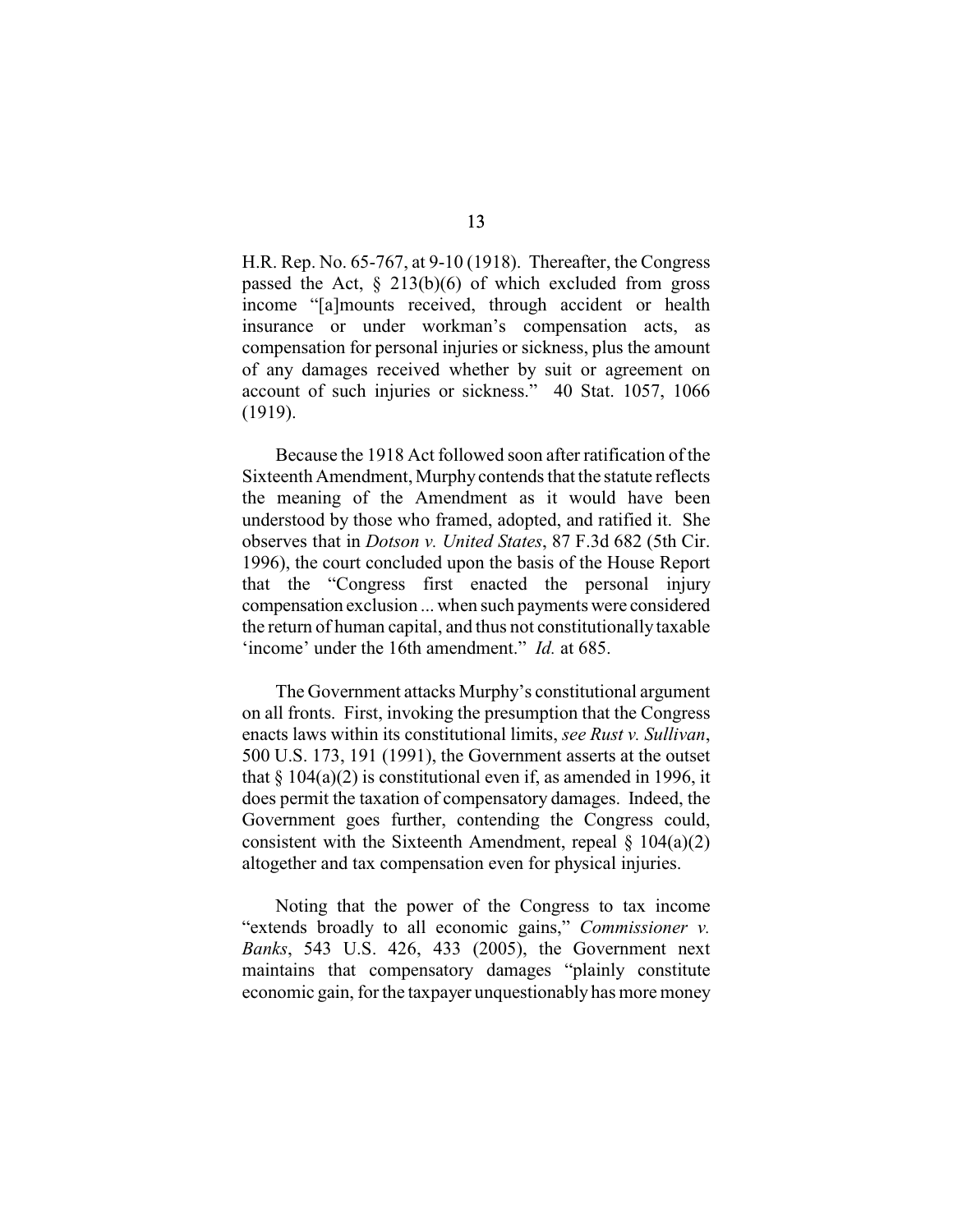after receiving the damages than she had prior to receipt of the award." On that basis, the Government contends Murphy's reliance upon footnote eight of *Glenshaw Glass* is misplaced; merely because the Congress "has historically excluded personal injury recoveries from gross income, based on the make-whole or restoration-of-human-capital theory, does not mean that such an exclusion is mandated by the Sixteenth Amendment." Because the Supreme Court in *Glenshaw Glass* was construing "gross income" with reference only to the IRC, the Government argues footnote eight addresses only a now abandoned congressional policy, not the outer limit of the Sixteenth Amendment.

According to the Government, the same is true of the 1918 Act and the interpretive rulings that preceded it. Although the Government acknowledges that the dictum in *Dotson*, 87 F.3d at 685, accords with Murphy's position, the Government notes the court there relied solely upon the House Report. Because the House Report merely states "it is doubtful whether ... compensation for personal injury or sickness ... [is] required to be included in gross income," H.R. Rep. No. 65-767, at 9-10 (1918), the Government observes that the "report simply does not establish that Congress believed taxing compensatory personal injury damages would be unconstitutional."

In addition, the Government challenges the coherence of Murphy's analogy between a return of "human capital or wellbeing" and a return of "financial capital," the latter of which it acknowledges does not constitute income under the Sixteenth Amendment. *See Doyle*, 247 U.S. at 187; *S. Pac. Co.*, 247 U.S. at 335. The Government first observes that financial capital, like all property, has a "basis," defined by the IRC as "the cost of such property," 26 U.S.C. § 1012, adjusted "for expenditures, receipts, losses, or other items, properly chargeable to [a] capital account," *id.* § 1016(a)(1); thus, when a taxpayer sells property,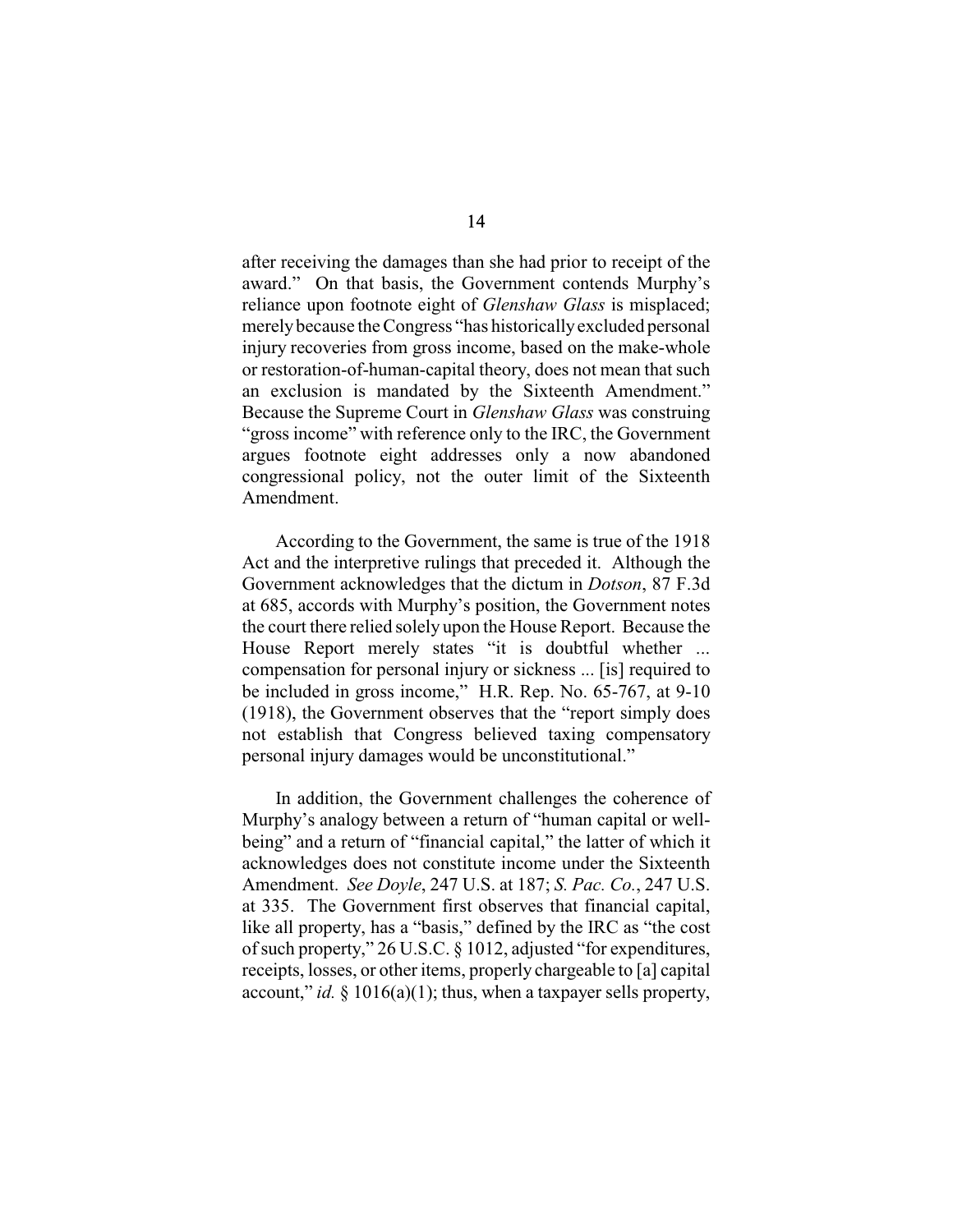his income is "the excess of the amount realized therefrom over the adjusted basis." *Id.* § 1001(a). The Government then observes that "[b]ecause people do not pay cash or its equivalent to acquire their well-being, they have no basis in it for purposes of measuring a gain (or loss) upon the realization of compensatory damages." Nor is there any corresponding theory of "human depreciation," which would permit "an offsetting deduction for the exhaustion of the taxpayer's physical prowess and mental agility." Boris I. Bittker & Lawrence Lokken, *Federal Taxation of Income, Estates, and Gifts* ¶ 5.6 (2003). Finally, the Government points to the Ninth Circuit's dictum in *Roemer v. Commissioner,* 716 F.2d 693 (1983), suggesting that "[s]ince there is no tax basis in a person's health and other personal interests, money received as compensation for an injury to those interests might be considered a realized accession to wealth." *Id.* at 696 n.2.

At the outset, we reject the Government's breathtakingly expansive claim of congressional power under the Sixteenth Amendment -- upon which it founds the more far-reaching arguments it advances here. The Sixteenth Amendment simply does not authorize the Congress to tax as "incomes" every sort of revenue a taxpayer may receive. As the Supreme Court noted long ago, the "Congress cannot make a thing income which is not so in fact." *Burk-Waggoner Oil Ass'n v. Hopkins*, 269 U.S. 110, 114 (1925). Indeed, because the "the power to tax involves the power to destroy," *McCulloch v. Maryland*, 17 U.S. (4 Wheat.) 316, 431 (1819), it would not be consistent with our constitutional government, and the sanctity of property in our system, merely to rely upon the legislature to decide what constitutes income.

Fortunately, we need not rely solely upon the wisdom and beneficence of the Congress for, when the Sixteenth Amendment was drafted, the word "incomes" had well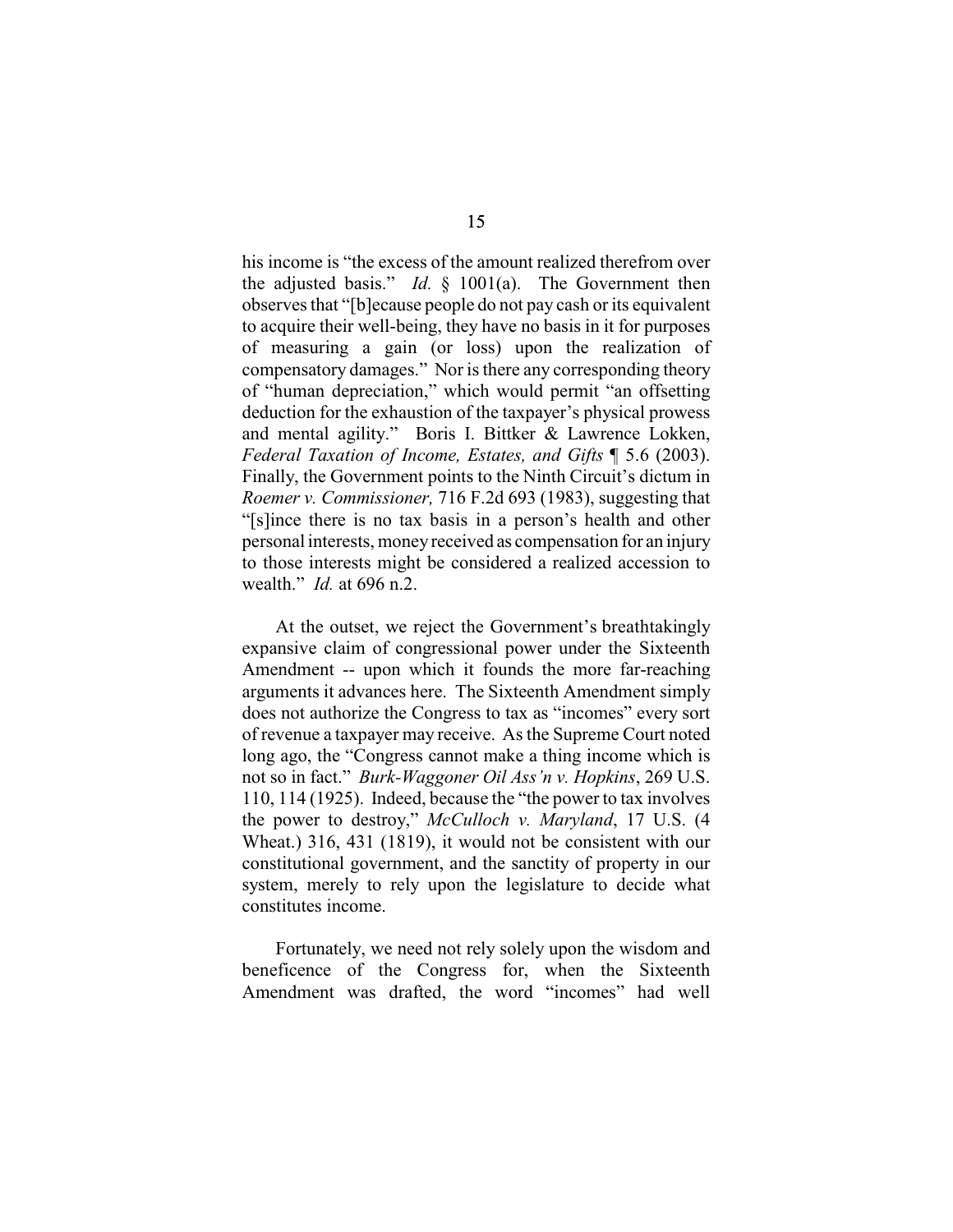understood limits. To be sure, the Supreme Court has broadly construed the phrase "gross income" in the IRC and, by implication, the word "incomes" in the Sixteenth Amendment, but it also has made plain that the power to tax income extends only to "gain[s]" or "accessions to wealth." *Glenshaw Glass*, 348 U.S. at 430-31. That is why, as noted above, the Supreme Court has held a "return of capital" is not income. *Doyle*, 247 U.S. at 187; *S. Pac. Co.*, 247 U.S. at 335. The question in this case is not, however, about a return of capital -- except insofar as Murphy analogizes human capital to physical or financial capital; the question is whether the compensation she received for her injuries is income.\*

To determine whether Murphy's compensation is income under the Sixteenth Amendment, we are instructed by the Supreme Court first to consider whether the taxpayer's award of compensatory damages is "a substitute for [a] normally untaxed personal ... quality, good, or 'asset.'" *O'Gilvie*, 519 U.S. at 86. Accordingly, we join our sister circuits by asking: "In lieu of what were the damages awarded"? *Raytheon Prod. Corp. v. Commissioner*, 144 F.2d 110, 113 (1st Cir. 1944); *see Francisco v. United States*, 267 F.3d 303, 319 (3d Cir. 2001) (treating

<sup>\*</sup> In any event, the Government's quarrel with Murphy's analogy, based upon *Glenshaw Glass*, of "human capital" to financial or physical capital is not persuasive. To be sure, the analogy is incomplete; personal injuries do not entail an adjustment to any basis, nor are human resources, such as reputation, depreciable for tax purposes. But nothing in Murphy's argument implies a need to account for the basis in or to depreciate anything. Her point, rather, is that as with compensation for a harm to one's financial or physical capital, the payment of compensation for the diminution of a personal attribute, such as reputation, is but a restoration of the status quo ante, analogous to a "restoration of capital," *Glenshaw Glass,* 348 U.S. at 432 n.8; in neither context does the payment result in a "gain" or "accession[] to wealth," *id.* at 430-31.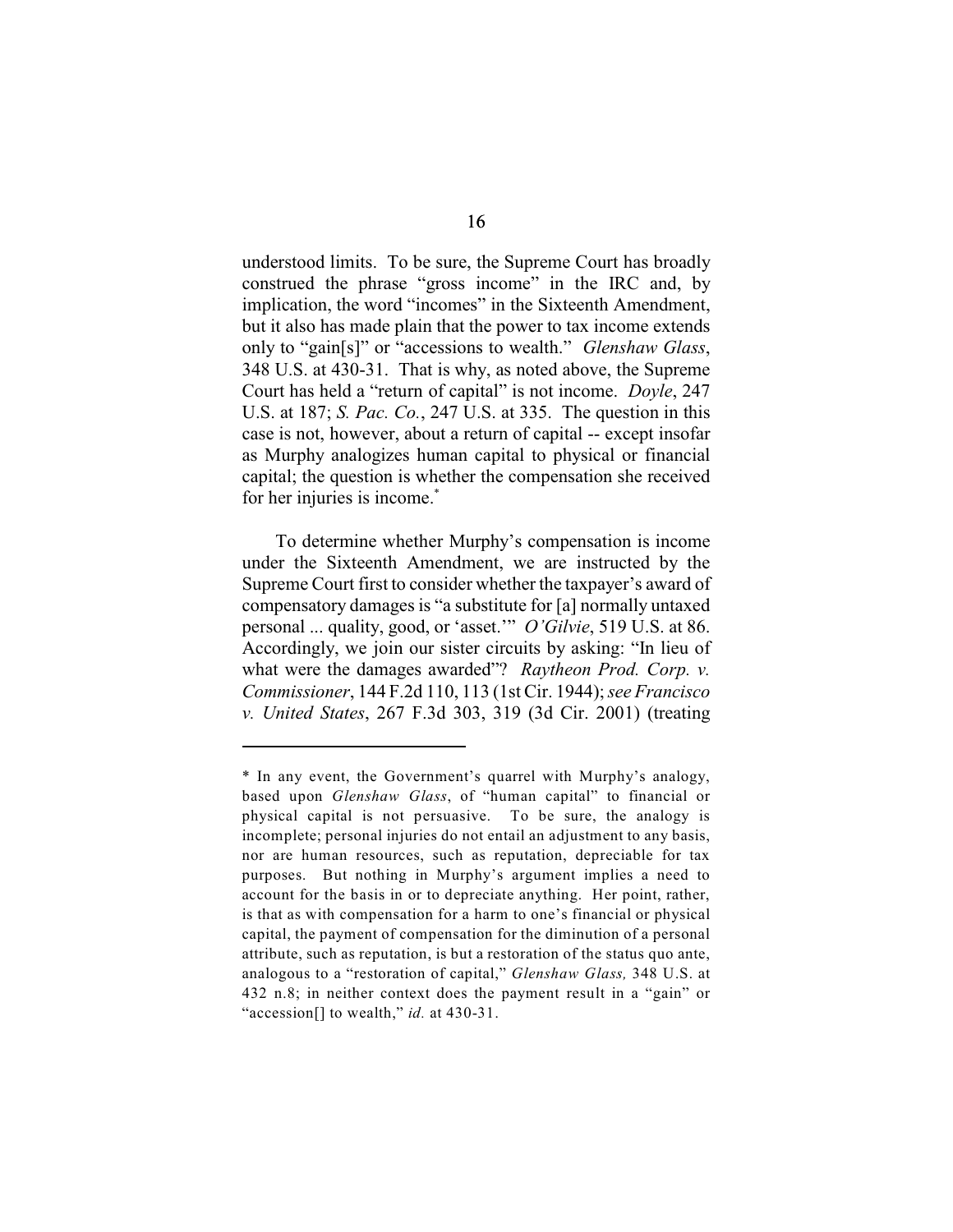*Raytheon'*s "in lieu of" test as authoritative); *Tribune Publ'g Co. v. United States*, 836 F.2d 1176, 1178 (9th Cir. 1988) (applying "in lieu of" test to determine whether settlement proceeds were income); *Gilbertz v. United States*, 808 F.2d 1374, 1378 (10th Cir. 1987) (adopting "in lieu of" test to determine whether compensatory damages were income). Here, if the \$70,000 Murphy received was "in lieu of" something "normally untaxed," *O'Gilvie*, 519 U.S. at 86, then her compensation is not income under the Sixteenth Amendment; it is neither a "gain" nor an "accession[] to wealth." *Glenshaw Glass*, 348 U.S. at 430-31.

As we have seen, it is clear from the record that the damages were awarded to make Murphy emotionally and reputationally "whole" and not to compensate her for lost wages or taxable earnings of any kind. The emotional well-being and good reputation she enjoyed before they were diminished by her former employer were not taxable as income. Under this analysis, therefore, the compensation she received in lieu of what she lost cannot be considered income and, hence, it would appear the Sixteenth Amendment does not empower the Congress to tax her award.

Our conclusion at this point is tentative because the Supreme Court has also instructed that, in defining "incomes," we should rely upon "the commonly understood meaning of the term which must have been in the minds of the people when they adopted the Sixteenth Amendment." *Merchants' Loan & Trust Co. v. Smietanka*, 255 U.S. 509, 519 (1921). And, to discern the original understanding of a provision of the Constitution, we must examine any contemporaneous implementing legislation. *See Myers v. United States*, 272 U.S. 52, 175 (1926) ("This court has repeatedly laid down the principle that a contemporaneous legislative exposition of the Constitution ..., acquiesced in for a long term of years, fixes the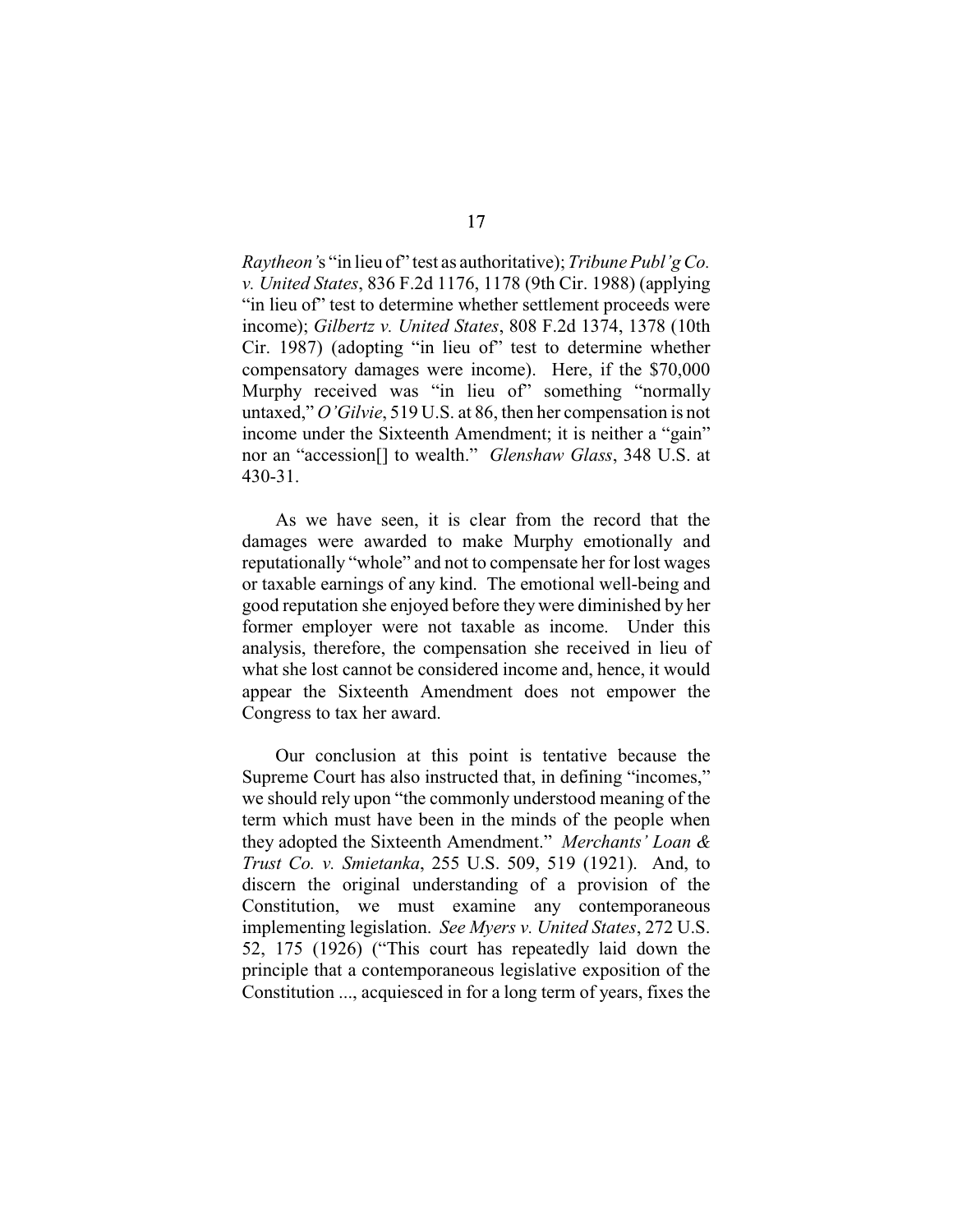construction to be given its provisions"); *see Macomber*, 252 U.S. at 202 (district judge correctly treated "construction of the [Revenue Act of 1913] as inseparable from the interpretation of the Sixteenth Amendment"). Therefore, we must inquire whether "the people when they adopted the Sixteenth Amendment," or the Congress when it implemented the Amendment, would have understood compensatory damages for a nonphysical injury to be "income."

In the years immediately following ratification of the Sixteenth Amendment, the Congress created and then thrice revised the IRC. *See* Revenue Act of 1913, ch. 16, 38 Stat. 114 (1913); Revenue Act of 1916, ch. 463, 39 Stat. 756 (1916); Revenue Act of 1917, ch. 63, 40 Stat. 300 (1917); Revenue Act of 1918, ch. 18, 40 Stat. 1057 (1919). Of the four enactments, that of 1918 was the first to address the tax treatment of compensatory damages for personal injuries, and it did so without distinguishing between physical and nonphysical injuries. We agree with the Government that the House Report on the 1918 Act is ambiguous and therefore unhelpful on the question before us. We concur in Murphy's view, however, that the Attorney General's 1918 opinion and the Treasury Department's ruling of the same year strongly suggest that the term "incomes" as used in the Sixteenth Amendment does not extend to monies received solely in compensation for a personal injury and unrelated to lost wages or earnings.

 That emotional distress and loss of reputation were both actionable in tort when the Sixteenth Amendment was adopted supports the view that compensation for these nonphysical injuries was not regarded differently than was compensation for physical injuries and, therefore, was not considered income by the framers of the Amendment and the state legislatures that ratified it. By 1913, in at least 39 of the then-48 states and in the District of Columbia, the law made compensatory damages for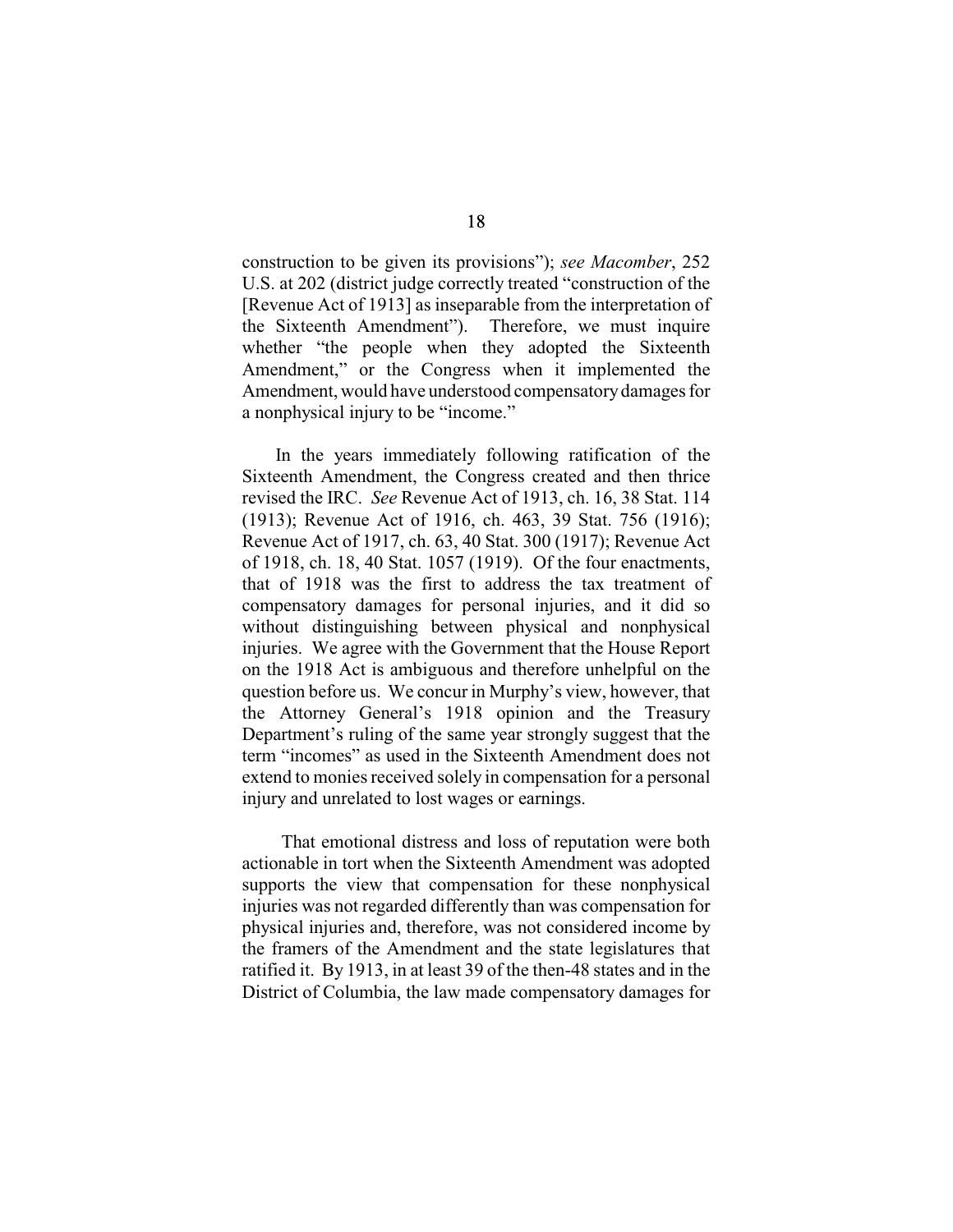"mental suffering" recoverable in the same matter as compensatory damages for physical harms; indeed, in 34 of those states, there are reported cases involving defamation and other reputational injuries<sup>\*</sup> -- the

*<sup>\*</sup> See, e.g.*, *Garrison v. Sun Printing & Publ'g Ass'n*, 207 N.Y. 1, 6, 100 N.E. 430, 431 (1912) (plaintiffs are "entitled to recover compensatory damages for mental distress resulting from the publication of defamatory words actionable in themselves"); *Guisti v. Galveston Tribune*, 105 Tex. 497, 504-05 150 S.W. 874, 877 (1912) (holding statute afforded "right to maintain an action for a publication not libelous per se [without having] to allege or prove special damages .... for mental anguish"); *Fields v. Bynum,* 72 S.E. 449, 451 (1911)(general damages in defamation actions "include injury to the feelings, and mental suffering endured in consequence"); *Comer v. Advertiser Co.*, 172 Ala. 613, 55 So. 195, 198 (1911) (in libel actions "damages for mental pain and suffering ... must in all cases be fixed by the jury, in view of all the facts and circumstances surrounding any particular case"); *Miller v. Dorsey*, 149 Mo. App. 24, 129 S.W. 66, 69 (1910) (upholding jury award of damages in action for slander "to compensate [plaintiff] for the mortification and shame he might have suffered, and the disgrace and dishonor attempted to be cast upon him, and all damages done to his reputation"); *Jozsa v. Moroney*, 125 La. 813, 821, 51 So. 908, 911 (1910) (in libel action "damages for mental suffering alone can be recovered, although the party may have suffered no other loss"); *Moore v. Maxey*, 152 Ill. App. 647, 1910 WL 1686, at \*2 (1910) ("Where words spoken are actionable *per se* .... there need be no direct evidence of mental suffering to enable the jury to consider it in their estimate of damages"); *Davis v. Mohn*, 145 Iowa 417, 124 N.W. 206, 207 (1910) (holding mental "pain and suffering may be considered by the jury in determining the amount of damages in cases where the words spoken are actionable [as slander] per se"); *Henry v. Cherry & Webb*, 30 R.I. 13, 73 A. 97, 102 (1909) (noting that "mental suffering alone [will] sustain a right of action" if "the words spoken or pictures published are of such a nature that the court can conclude, as a matter of law, that they will tend to degrade the person, or hold him up to public hatred, contempt, or ridicule, or cause him to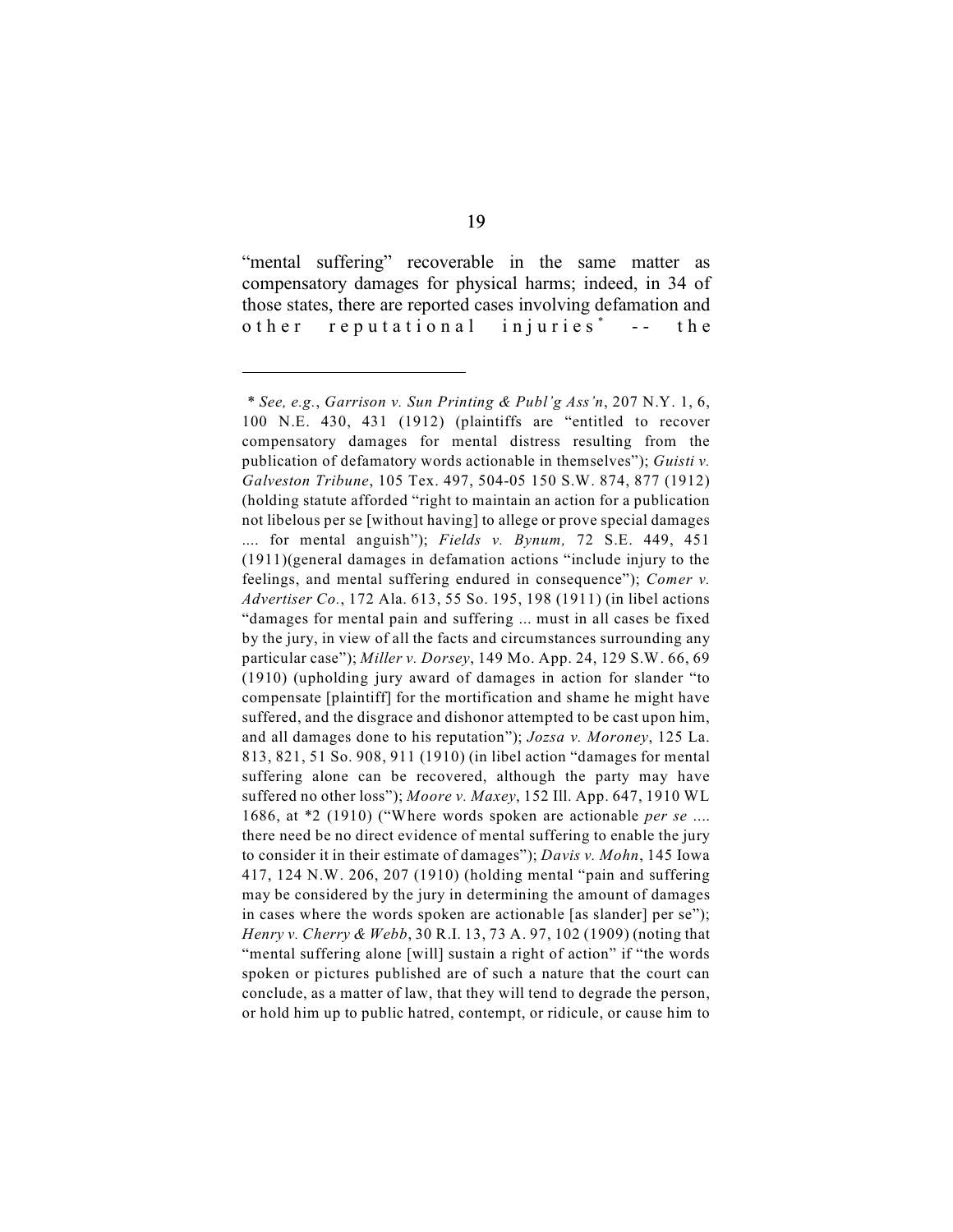be shunned and avoided"); *Neafie v. Hoboken Printing & Publ'g Co*., 75 N.J.L. 564, 566, 68 A. 146, 147 (1907) (rejecting view that "mental anguish cannot be considered in estimating compensatory damages in an action of libel"); *McArthur v. Sault News Printing Co.*, 148 Mich. 556, 558, 112 N.W. 126, 127 (1907) ("A woman might have a bad reputation and a bad character, neither of which would be changed by such a [libelous] publication, and yet be entitled to substantial damages for injuries to her feelings resulting from the publication"); *Todd v. Every Evening Printing Co.*, 22 Del. 233, 66 A. 97, 99 (1907) ("amount to be awarded to the plaintiff should be such as would reasonably compensate him for any wrong done to his reputation, good name, or fame, and for any mental suffering caused thereby as shown by the evidence"); *Gendron v. St. Pierre*, 73 N.H. 419, 62 A. 966, 969 (1905) ("amount of the damages" in slander action "depends in part upon the effect of the malice upon the plaintiff's mind"); *Ott v. Press Pub. Co.*, 40 Wash. 308, 310, 82 P. 403, 404 (1905) ("upon a proper showing damages for mental pain and suffering may be recovered" in libel action); *Wash. Times Co. v. Downey*, 26 App. D.C. 258, 1905 WL 17653, at \*4 (1905) (holding "plaintiff is ... entitled to recover as general damages for injury to her feelings and the mental suffering which she endured as a natural result of the [libelous] publication"); *Hanson v. Krehbiel*, 68 Kan. 670, 75 P. 1041, 1042 (1904) (noting that general damages for libel and slander actions are "designed to compensate for that large and substantial class of injuries arising from injured feelings, mental suffering and anguish, and personal and public humiliation"); *Finger v. Pollack*, 188 Mass. 208, 209, 74 N.E. 317, 318 (1905) ("In an action for slander one of the elements of damage is mental suffering"); *Davis v. Starrett*, 97 Me. 568, 55 A. 516, 519 (1903) ("plaintiff is entitled to recover compensation [for] slander, such as injury to the feelings and injury to the reputation"); *Bedtkey v. Bedtkey*, 15 S.D. 310, 89 N.W. 479, 480 (1902) (holding "evidence of injury to feelings having been admitted without objection, damages therefore are recoverable"); *Kidder v. Bacon*, 74 Vt. 263, 52 A. 322, 324 (1902) ("It is well settled that when the words spoken are actionable the jury have a right to consider the mental suffering which may have been occasioned to a party by the publication of the slanderous words, and to allow damages therefor");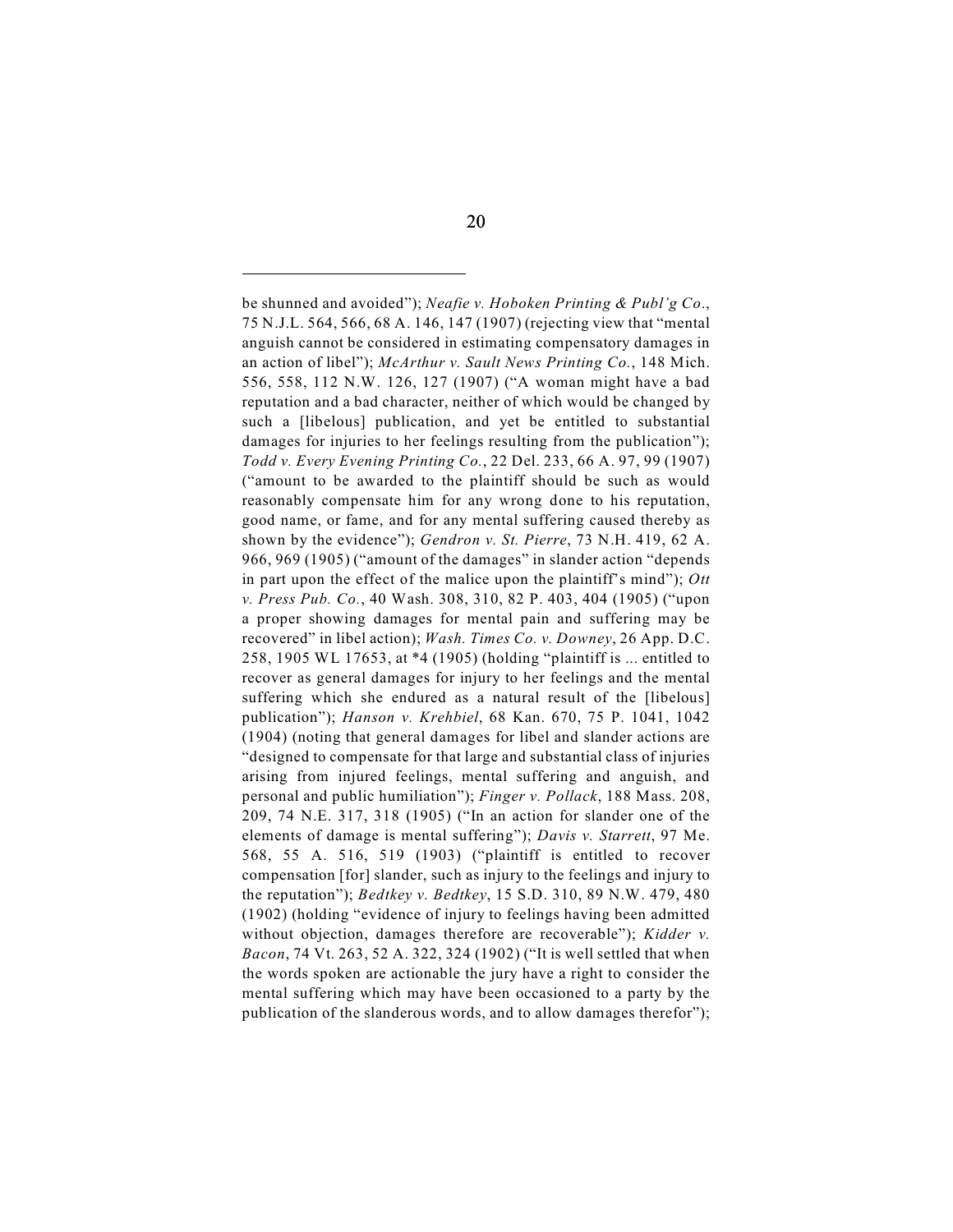*Hacker v. Heiney*, 111 Wis. 313, 87 N.W. 249, 251 (1901) (rejecting contention that "no recovery can be had for injury to feelings" in action for slander); *McCarty v. Kinsey*, 154 Ind. 447, 57 N.E. 108, 108 (1900) (holding it was "proper for the jury to consider" slanderous words used in course of an assault and battery "with all the circumstances in evidence, and the humiliation, degradation, shame, and loss of honor, and mental anguish, if any, caused thereby, in determining the amount of damages"); *Gray v. Times Newspaper Co.*, 78 Minn. 323, 324, 81 N.W. 7, 7 (1899) (plaintiff "was entitled to some damages for injury to his feelings, shame, and loss of the good opinion of his fellows, and injury to his standing in the community"); *Louisville Press Co. v. Tennelly*, 105 Ky. 365, 49 S.W. 15, 17 (1899) ("the rule is well settled that the publication of a libel exposes the publisher, not only to compensatory damages for the loss of business, but also to a judgment for the mental suffering that the libel or slander inflicts upon the plaintiff"); *Cole v. Atlanta & W.P.R. Co.*, 102 Ga. 474, 31 S.E. 107, 108 (1897) (permitting action by plaintiff passenger against railroad for its employee's slander, which caused plaintiff "to undergo the pain and mortification of being publicly denounced"); *Fry v. McCord*, 95 Tenn. 678, 33 S.W. 568, 571 (1895) (damages for slander per se may include "pain, mental anxiety, or general loss of reputation"); *Taylor v. Hearst*, 170 Cal. 262, 270, 40 P. 392, 393-94 (1895) ("actual damages embraces recovery for loss of reputation, shame, mortification, injury to feelings, etc.; and while special damages must be alleged and proven, general damages for outrage to feelings and loss of reputation need not be alleged in detail"); *Taylor v. Dominick*, 36 S.C. 368, 15 S.E. 591, 593-94 (1892) ("the elements of damages in the action for malicious prosecution are the injury to the reputation or character, feelings, health, mind, and person, as well as expenses incurred in defending the prosecution"); *Stallings v. Whittaker*, 55 Ark. 494, 18 S.W. 829, 831 (1892) (damages in slander action may compensate for "mental suffering and mortification"); *Republican Pub. Co. v. Mosman*, 15 Colo. 399, 410, 24 P. 1051, 1055 (1890) ("in cases of written slander where the defamatory matter is libelous *per se*, the mental suffering of the plaintiff, occasioned by the false publication, may be taken into consideration, in awarding general compensatory damages"); *Commercial Gazette Co. v. Grooms*, 10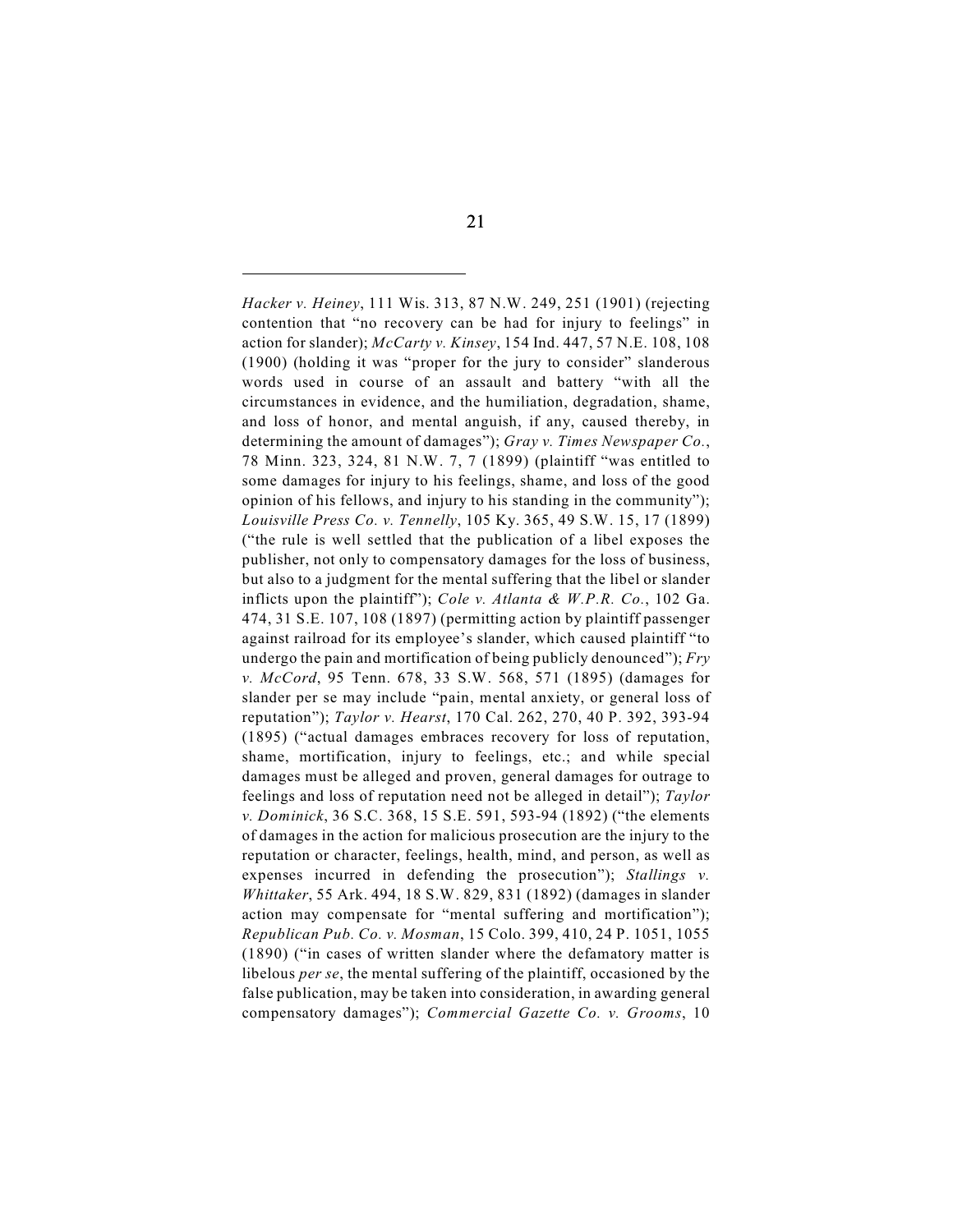very sort of injury Murphy suffered -- and at least five more states allowed an action for alienation of affections, also a nonphysical injury.<sup>\*</sup> As a result, we see no meaningful distinction between Murphy's award and the kinds of damages recoverable for personal injury when the Sixteenth Amendment was adopted. Because, as we have seen, the term "incomes," as understood in 1913, clearly did not include damages received in compensation for a physical personal injury, we infer that it likewise did not include damages received for a nonphysical

Ohio Dec. Reprint 489, 1889 WL 346, at \*4 (1889) ("The most natural result from an injury to reputation is mental suffering and it is a proper element to be considered in estimating damages in a libel suit"); *Boldt v. Budwig*, 19 Neb. 739, 28 N.W. 280, 283 (1886) ("jury should consider the damage to her character, as well as her mental suffering caused [by the slander]"); *Riddle v. McGinnis*, 22 W.Va. 253, 1883 WL 3242, at \*15 (1883)("in ... actions for wilful and wanton injuries done to the person and reputation ... the plaintiff is entitled to recover damages ... for his mental anguish"); *Swift v. Dickerman*, 31 Conn. 285, 1863 WL 763, at \*7 (1863) (holding "anxiety and suffering [due to slander] were proper subjects for compensation to the plaintiff, and ought to be atoned for by the defendant"); *Beehler v. Steever*, 1 Miles 146, 1837 WL 3209, at \*6 (1837) (noting in syllabus that "[o]utrage to the plaintiff's feelings and peace of mind may be considered" by the jury in awarding damages for slander).

<sup>\*</sup> *See, e.g.*, *Greuneich v. Greuneich*, 23 N.D. 368, 137 N.W. 415 (N.D. 1912); *Hillers v. Taylor*, 116 Md. 165, 81 A. 286 (Md. 1911); *Seed v. Jennings*, 47 Or. 464, 83 P. 872 (Or. 1905); *Tucker v. Tucker*, 74 Miss. 93, 19 So. 955 (Miss. 1896); *Samuel v. Marshall*, 30 Va. 567, 1832 WL 1822 (Va. 1832). An action for "alienation of affection" enabled the plaintiff to recover damages for mental suffering and reputational damage arising from the defendant's interference in the relationship between the plaintiff and his or her spouse. *See generally* RESTATEMENT (SECOND) OF TORTS § 683 cmt. f (1977) ("It is unnecessary for recovery that the acts of the defendant cause any financial loss to the injured spouse").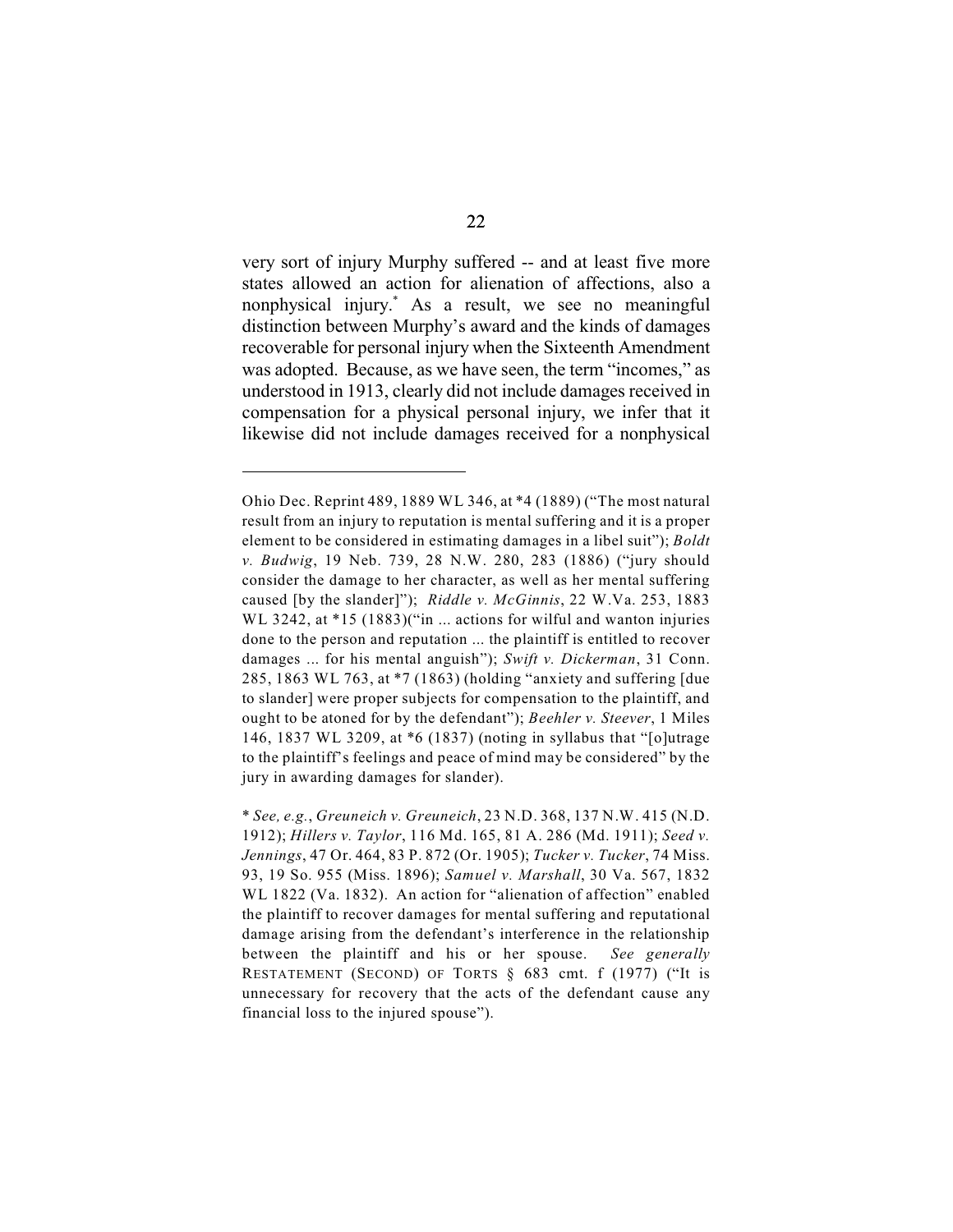injury and unrelated to lost wages or earning capacity.

The IRS itself reached the same conclusion when it first addressed the question, expressly affirming that personal injuries included nonphysical personal injuries:

[T]here is no gain, and therefore no income, derived from the receipt of damages for alienation of affections or defamation of personal character .... If an individual is possessed of a personal right that is not assignable and not susceptible of any appraisal in relation to market values, and thereafter receives either damages or payment in compromise for an invasion of that right, it can not be held that he thereby derives any gain or profit.

Sol. Op. 132, I-1 C.B. 92, 93 (1922); *see also Hawkins v. Commissioner,* 6 B.T.A. 1023, 1024-25 (U.S. Bd. of Tax App. 1927)(holding "compensation for injury to [plaintiff's] personal reputation for integrity and fair dealing" was not income because it was "an attempt to make the plaintiff whole as before the injury"). Note that the Service regarded such compensation not merely as excludable under the IRC, but more fundamentally as not being income at all.

 In sum, every indication is that damages received solely in compensation for a personal injury are not income within the meaning of that term in the Sixteenth Amendment. First, as compensation for the loss of a personal attribute, such as wellbeing or a good reputation, the damages are not received in lieu of income. Second, the framers of the Sixteenth Amendment would not have understood compensation for a personal injury - including a nonphysical injury -- to be income. Therefore, we hold  $\S$  104(a)(2) unconstitutional insofar as it permits the taxation of an award of damages for mental distress and loss of reputation.